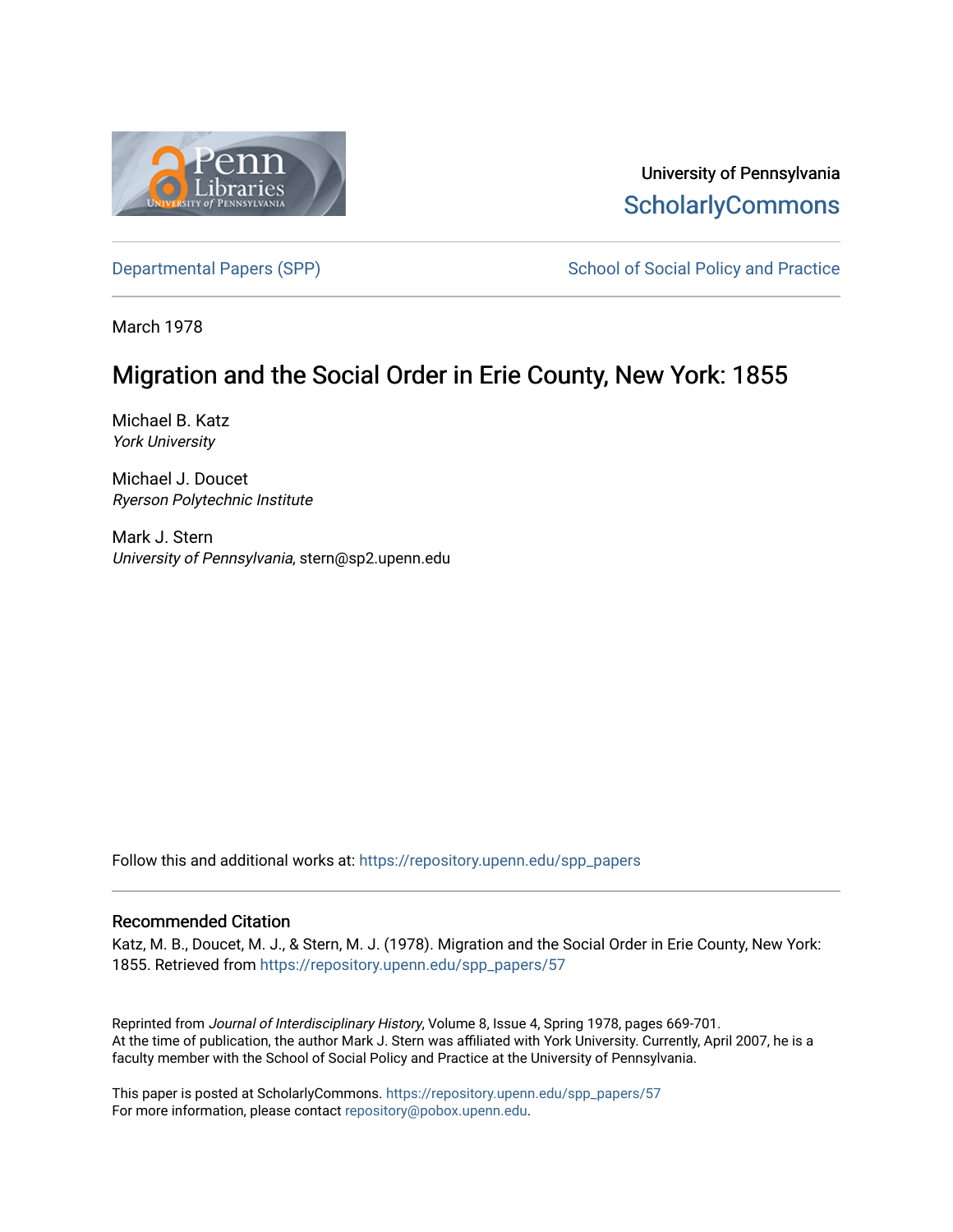# Migration and the Social Order in Erie County, New York: 1855

# **Abstract**

Mass transiency remains the most striking and consistent finding to emerge from quantitative studies of Victorian North America. In almost every place where historians have looked at least half, often two thirds, of the adults present at one end of a decade had left ten years later, and rates based on shorter periods reveal a stream of people constantly flowing through nineteenth-century cities. Although 363,000 people lived in Boston in 1880 and 448,000 in 1890, during the decade about one and one-half million people actually had dwelled within the city. When Victorians sought a symbol of progress, they often chose the steam engine; had they wanted a metaphor for their cities, they could have found none more apt than the railroad station.

In this paper we confront the question of transiency. Using the New York State Census of 1855 for the entire city of Buffalo and a 10 percent sample of household heads in rural Erie County, we attempt a method of estimating persistence (the proportion of the population remaining in a given place) that is different from that used by most historians. Given the richness of the census, we are able to inquire with great detail into the factors that determined length of residence in a nineteenth-century city and its surrounding countryside.

# **Comments**

Reprinted from Journal of Interdisciplinary History, Volume 8, Issue 4, Spring 1978, pages 669-701. At the time of publication, the author Mark J. Stern was affiliated with York University. Currently, April 2007, he is a faculty member with the School of Social Policy and Practice at the University of Pennsylvania.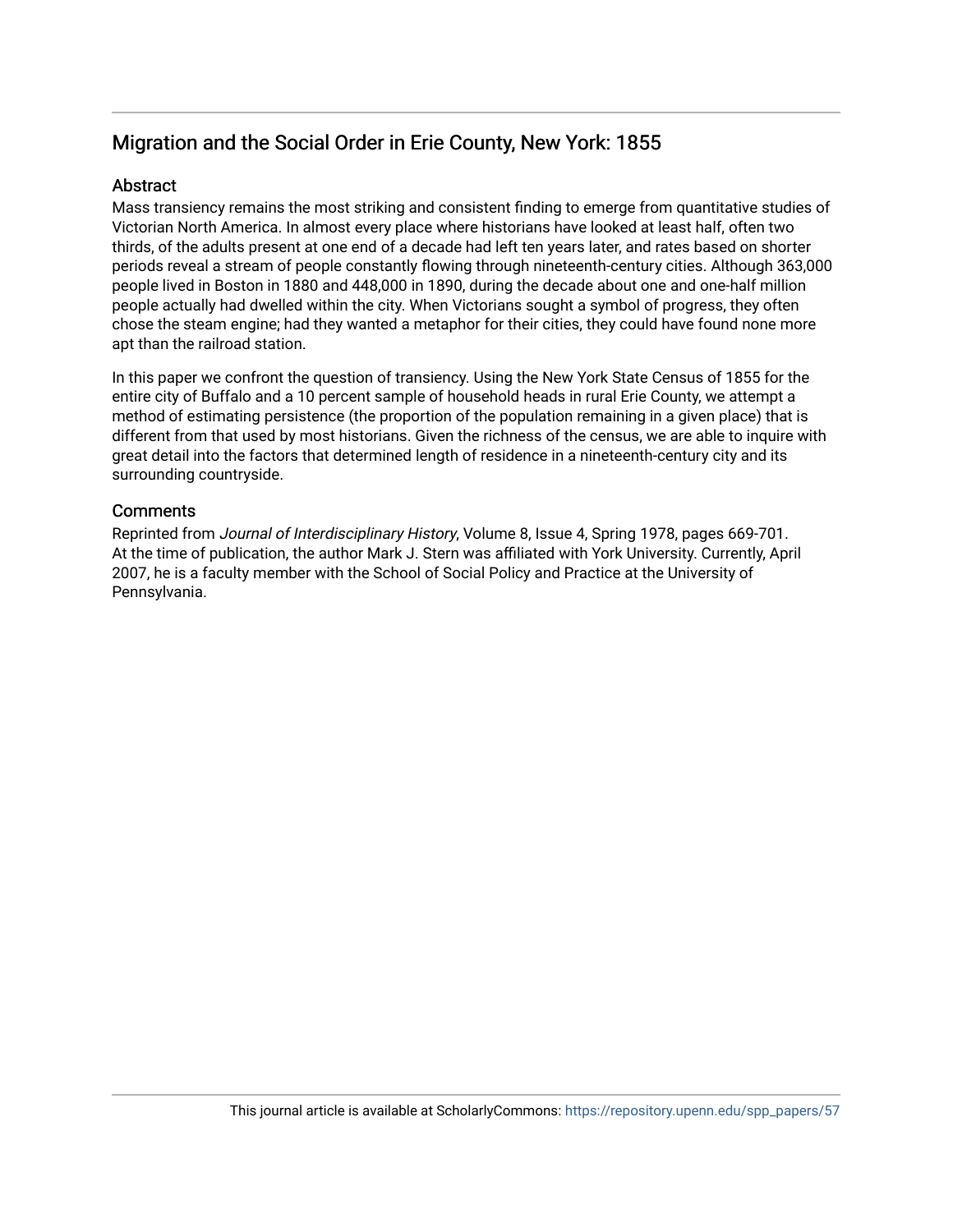

# **Migration and the Social Order in Erie County, New York: 1855**

Michael B. Katz; Michael J. Doucet; Mark J. Stern

*Journal of Interdisciplinary History*, Vol. 8, No. 4. (Spring, 1978), pp. 669-701.

Stable URL:

<http://links.jstor.org/sici?sici=0022-1953%28197821%298%3A4%3C669%3AMATSOI%3E2.0.CO%3B2-F>

*Journal of Interdisciplinary History* is currently published by The MIT Press.

Your use of the JSTOR archive indicates your acceptance of JSTOR's Terms and Conditions of Use, available at [http://www.jstor.org/about/terms.html.](http://www.jstor.org/about/terms.html) JSTOR's Terms and Conditions of Use provides, in part, that unless you have obtained prior permission, you may not download an entire issue of a journal or multiple copies of articles, and you may use content in the JSTOR archive only for your personal, non-commercial use.

Please contact the publisher regarding any further use of this work. Publisher contact information may be obtained at <http://www.jstor.org/journals/mitpress.html>.

Each copy of any part of a JSTOR transmission must contain the same copyright notice that appears on the screen or printed page of such transmission.

JSTOR is an independent not-for-profit organization dedicated to and preserving a digital archive of scholarly journals. For more information regarding JSTOR, please contact support@jstor.org.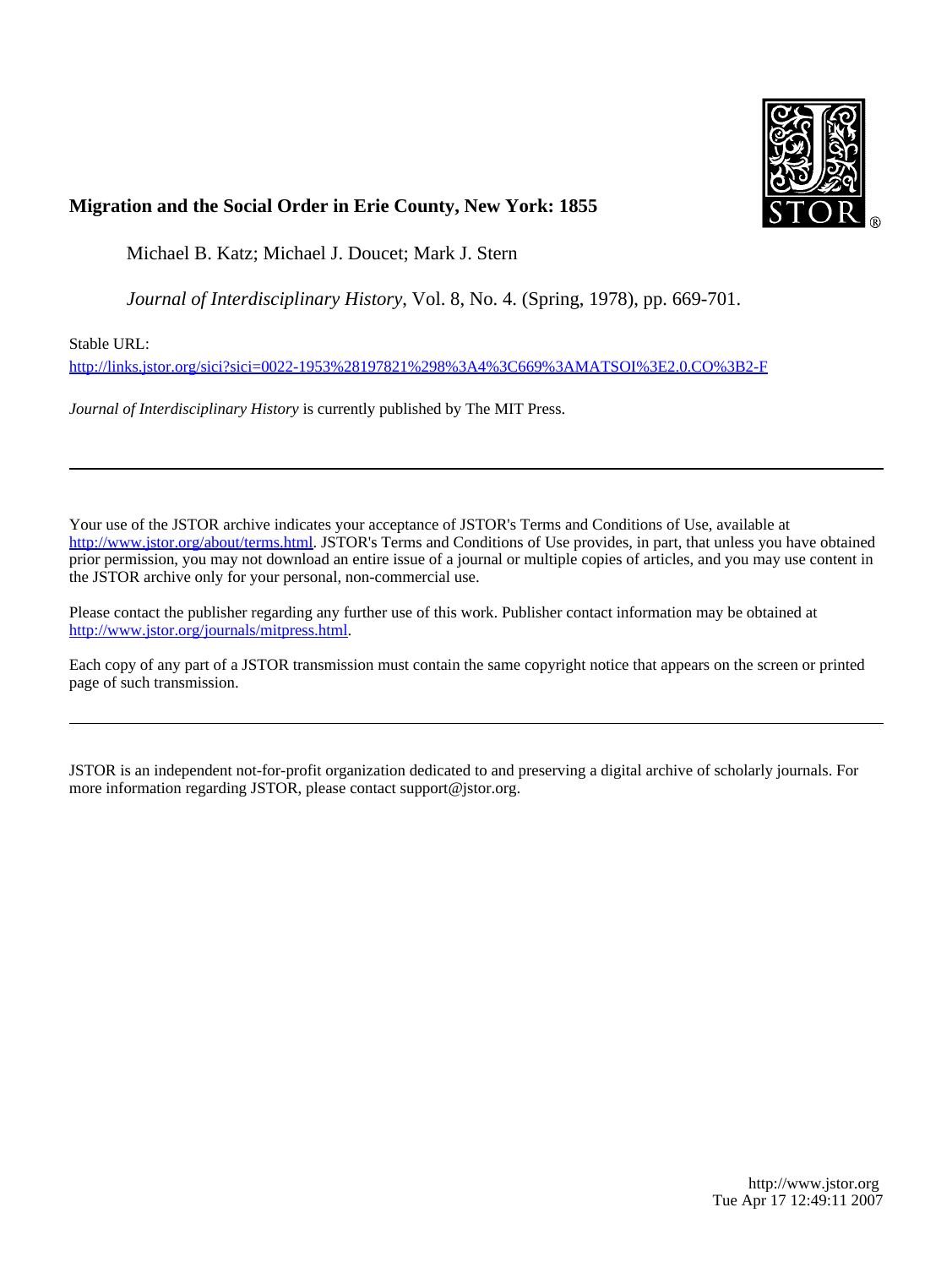## *Michael B. Katx, Michael]. Doucet, and Mark]. Stern*

# **Migration and the Social Order in Erie**

**County, New York: 1855** Mass transiency remains the most striking and consistent finding to emerge from quantitative studies of Victorian North America. In almost every place where historians have looked at least half, often two thirds, of the adults present at one end of a decade had left ten years later, and rates based on shorter periods reveal a stream of people constantly flowing through nineteenth-century cities. Although 363,000 people lived in Boston in I 880 and 448,000 in I 890, during the decade about one and one-half million people actually had dwelled within the city.<sup>1</sup> When Victorians sought a symbol of progress, they often chose the steam engine; had they wanted a metaphor for their cities, they could have found none more apt than the railroad station.

In this paper we confront the question of transiency. Using the New York State Census of 1855 for the entire city of Buffalo and a 10 percent sample of household heads in rural Erie County, we attempt a method of estimating persistence (the proportion of the population remaining in a given place) that is different

Michael B. Katz is Professor of History and Research Associate at the Institute for Behavioural Research, York University. Michael J. Doucet is a Research Associate with the York Social History Project and a faculty member, Department of Geography, Ryerson Polytechnical Institute. Mark J. Stern is a Ph.D. candidate in History at York University and Research Assistant with the York Social History Project.

The research in this article was supported with funds from Canada Council Grant S74-1612 and NIMH Grant #IRO IMH 27850-01. The authors wish especially to thank Shonnie Finnegan of the State University of New York, Buffalo, archives for her assistance. They also wish to thank John Model1 for his comments.

I Stephan Thernstrom and Peter R. Knights, "Men in Motion: Some Data and Speculations about Urban Population Mobility in Nineteenth-Century America," *Journal of Interdisciplinary History,* I (1970), 18-19. For other studies that reveal the same phenomenon see James C. Malin, "The Turnover of Farm Population in Kansas," *Kansas Historical Quarterly,* IV (1935)~ 339-372; Howard Chudacoff, *Mobile Americans: Residential and Social Mobility in Omaha, 1880-1920* (New York, 1972); David Gagan and Herbert Mays, "Historical Demography and Canadian Social History: Families and Land in Peel County, Ontario," *The Canadian Historial Review,* LIV (1973), 35-45; Michael B. Katz, *The People ofHamilton, Canada West: Family and Class in a Mid-Nineteenth Century City* (Cambridge, Mass., 1975), III-134. Two useful reviews of relevant contemporary literature are T. H. Hollingsworth, "Historical Studies of Migration," *Annales de Demographie Historique 1970* (Paris, 1970), 87-96; James W. Simmons, "Changing Residence in the City: A Review of Intraurban Mobility," *The Geographical Review,* LVIII (1968). 622-651.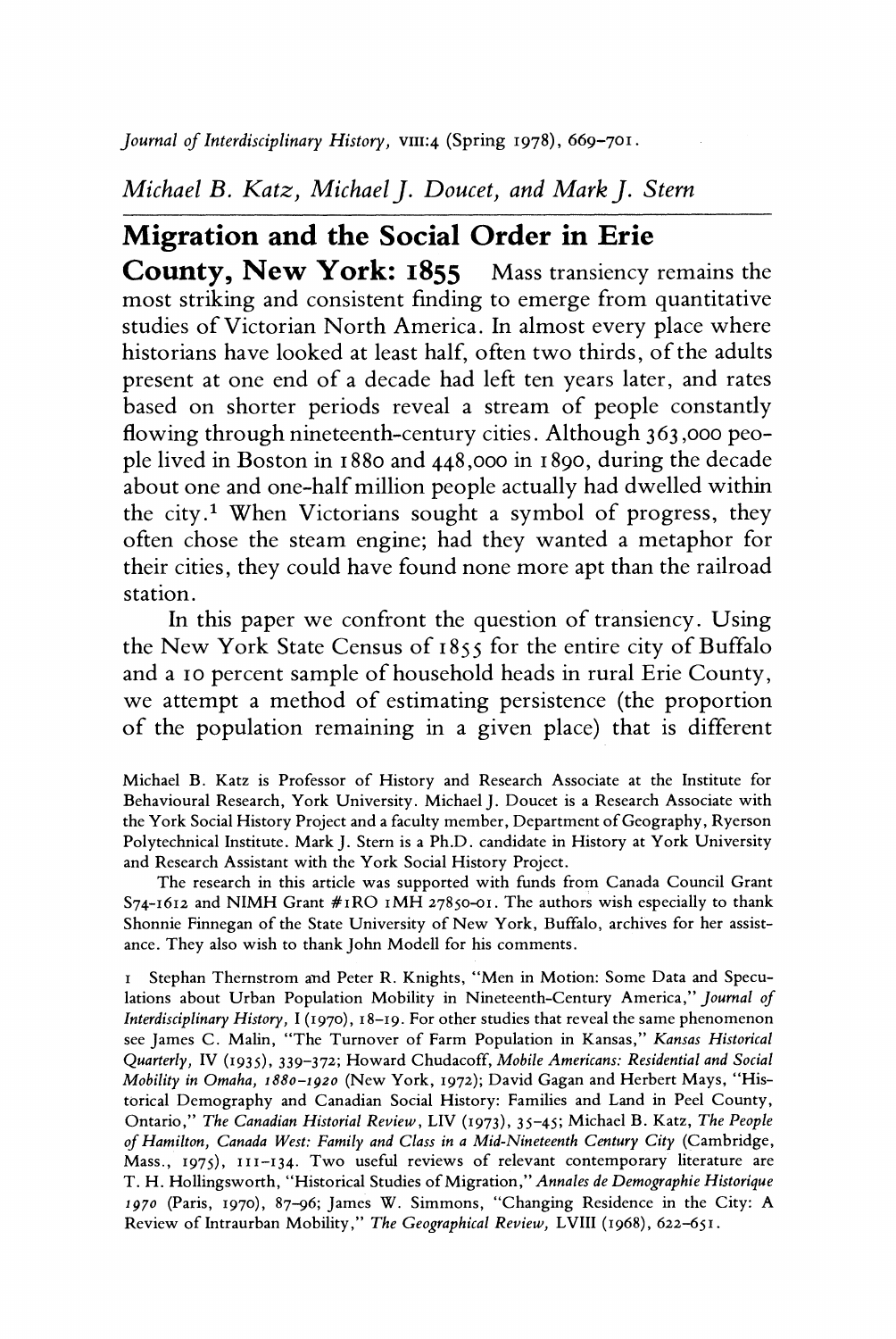from that used by most historians. Given the richness of the census, we are able to inquire with great detail into the factors that determined length of residence in a nineteenth-century city and its surrounding countryside.

The rate of nineteenth-century population persistence, Thernstrom has observed, apparently varied little from place to place or with economic conditions. He finds most striking not the differences in the rates of persistence reported by historians but their general similarity.<sup>2</sup> Given the impossibility of making precise comparisons among the studies upon which he comments, Thernstrom has drawn the most reasonable conclusion from their findings, for all of the historical studies rest on record-linkage, that is, the attempt to trace individuals from one source to another. Record-linkage is an intricate, hazardous undertaking, and different methods can radically alter the number of people located on two different sources. It is the historian who establishes the conditions under which a name listed, for instance, on two censuses should be accepted as identifying the same individual. The proportion of individuals claimed to be listed on two different sources will vary directly with the nature and stringency of the conditions. The problem is particularly acute since the same people usually did not record their identifying characteristics in an identical way on each source. Indeed, even the spelling of the same individual's name often varied in the authors' study of Hamilton, Ontario, in about three fifths of the cases linked between two sources. $3$ 

The problems of record-linkage must enter into any cvaluation or comparison of rates of population persistence because, with few exceptions, historians have used different rules to establish the identity between people listed on two or more sources and, even more troubling, have not specified precisely the conditions they employed. It is thus impossible to compare or replicate their results in any precise way. That is why 'Fhernstrom is correct to emphasize the rough similarity in the rates reported

*<sup>2</sup>* Stephan Thernstrom, *The Other Bostonians: Poverty and Progress in the American Metrop olis,* r *880-1970* (Cambridge, Mass., 1973), 225.

<sup>3 -</sup>On record linkage see Ian Winchester, "On Referring to Ordinary Historical Persons," and "A Brief Survey of the Algorithmic, Mathematical and Philosophical Literature Relevant to Historical Record Linkage," in E. A. Wrigley (ed.), *Identifying People in the* Past (London, 1973), 17-40, 128-150.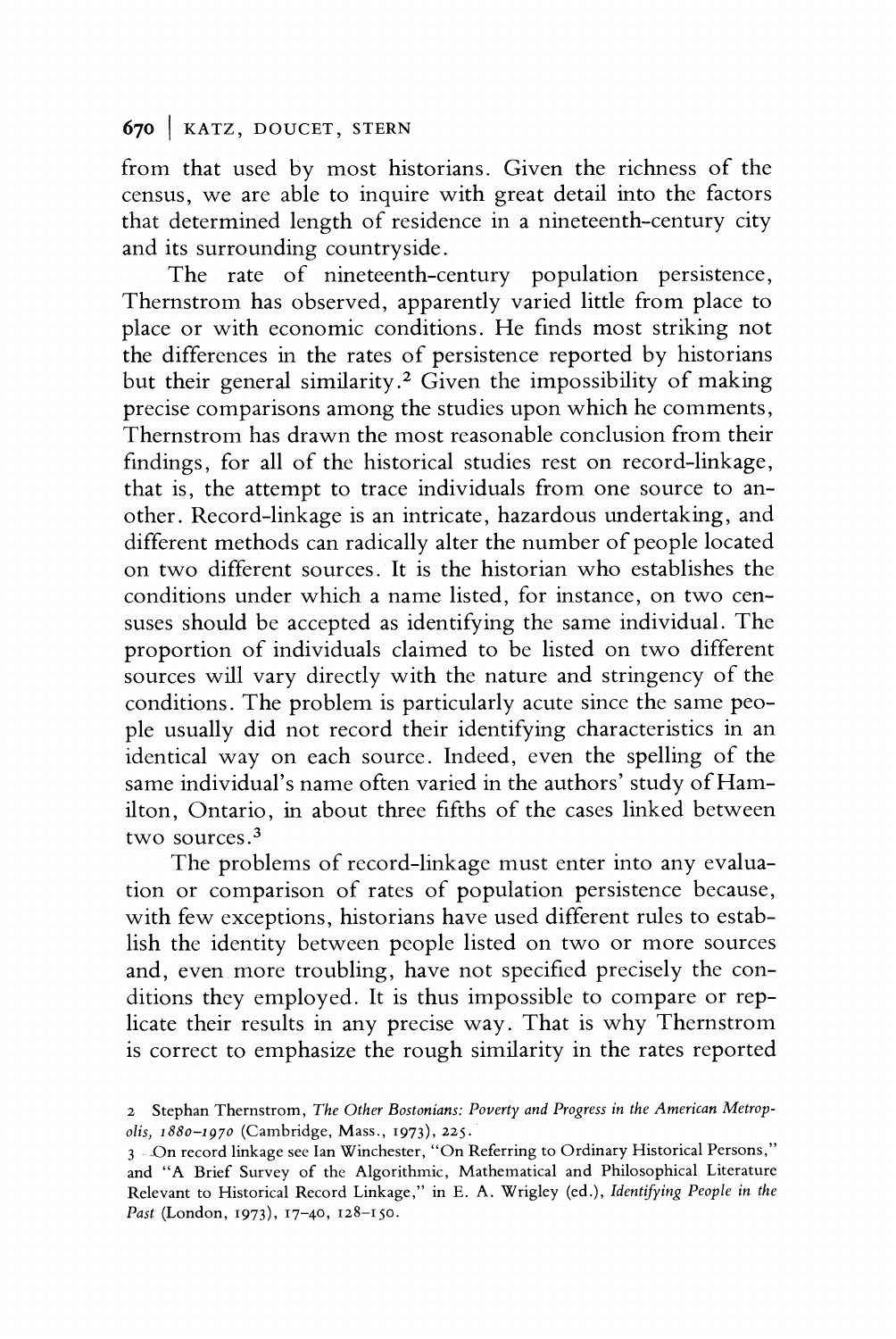MIGRATION AND SOCIAL ORDER ( **671** 

by other historians rather than to stress the differences between them.

However, one source does permit the study of population persistence without recourse to record-linkage: namely, the remarkable New York State Census of 1855, which reported the length of time each person had lived in the town or city in which he or she had been enumerated. This information makes possible three types of measures: average length of residence; rates of population persistence; and the social and demographic determinants of length of residence.

Through the calculation of these measures we attempt to advance the study of population persistence beyond the limits of studies based upon record-linkage. At the same time, we provide the first systematic account of variations in length of residence between a city and the rural area that surrounded it. In order to test the representativeness of patterns in Buffalo and Erie County we shall compare them to those in Hamilton, Ontario. The Hamilton figures rest on record-linkage, which is a weakness, but we have done the linkage ourselves in a systematic and rigorous fashion.

In this essay, we answer three general questions: How plausible are the rates of population persistence that other historians have reported using record-linkage? Did rates of population persistence vary between rural and urban areas and among areas with different economic conditions? Why did some people remain longer in the same township, town, or city than others, and were the determinants of individual persistence relatively constant from place to place?

SOURCES AND CONTEXT The New York State Census of 1855 is the major source for our analysis. Glasco supervised the coding of all available variables for the entire population of Buffalo in that year; the Archives of SUNY-Buffalo kindly made Glasco's data tape available to us for reanalysis.<sup>4</sup> To gain a quick check on the comparability of country and city we coded selected variables for a 10 percent systematic random sample of household heads in rural Erie County from the same census. The Buffalo

<sup>4</sup> For his interpretation of the census material, see Laurence Admiral Glasco, "Ethnicity and Social Structure: Irish, Germans and Native-Born of Buffalo, N.Y., 1850-1860," unpub. Ph.D. diss (SUNY-Buffalo, 1973).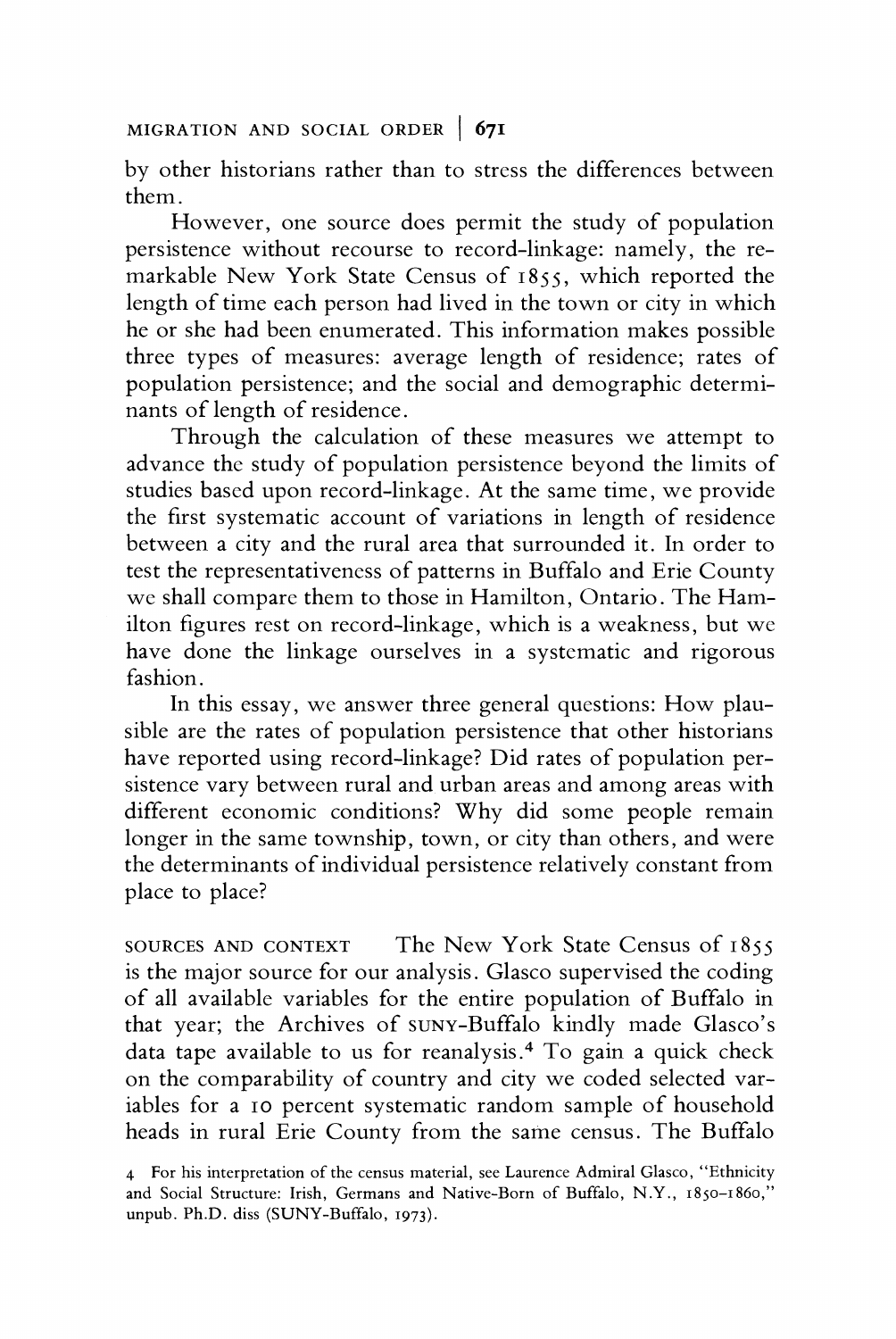672 | KATZ, DOUCET, STERN

tape contains information on approximately  $69,000$  individuals; the rural sample on  $1,158$  household heads.

We lack an independent check upon the accuracy of the most important variable in the study—the number of years people had lived within the city. Howcver, the information should be more accurate than that derived from record-linkage. There was no reason why people should have lied and, even if their memories had become a bit hazy, they should have remembered the approximate year of their arrival. The likelihood of very large error is much less than in record-linkage. Furthermore, the distribution of years lived in the city or town is encouraging: virtually no "heaping" (clustering around particular numbers) exists prior to twenty years. Thus, most people apparently gave an exact rather than an estimated answer when asked how long they had lived in Buffalo or rural Erie County.

The rate of persistence in Buffalo was significantly higher than the rate in Hamilton, Ontario, and, indeed, in most cities that historians have studied in recent years. The difference between Buffalo and Hamilton reflected their economic environments. If we are right, persistence varied with the nature of social and economic development. Thus, it is critical to describe the context-the nature of the place-in which any study is set.

In 1855 Buffalo was one of the fastest growing cities in the United States: in the previous ten years its population had increased from approximately  $35,000$  to 72,000. As the western terminus of the Erie Canal, Buffalo was a great center for the transhipment of goods between West and East. In the midnineteenth century not only the canal but several railroads provided an extensive transportation network that sustained the city's economic life. The commercial character of the city's economy is important to point out: although the rudiments of an industrial infrastructure were already present, Buffalo had not yet become a manufacturing center. $5$ 

The region surrounding Buffalo, the rest of Eric County, consisted of rural areas and some sixteen villages of varying sizes

On Buffalo in **1855** see *idem,* "Ethnicity and Social Structure," **15-17.**For the devel-**5** opment of the region see Richard L. Ehrlich, "The Development of Manufacturing in Selected Counties in the Erie Canal Corridor, **1815-1860,''**unpub. Ph.D. diss. (SUNY-Buffalo, **1972).**Our population figures for Buffalo include the Village of Black Rock, which was annexed to the city in 1853.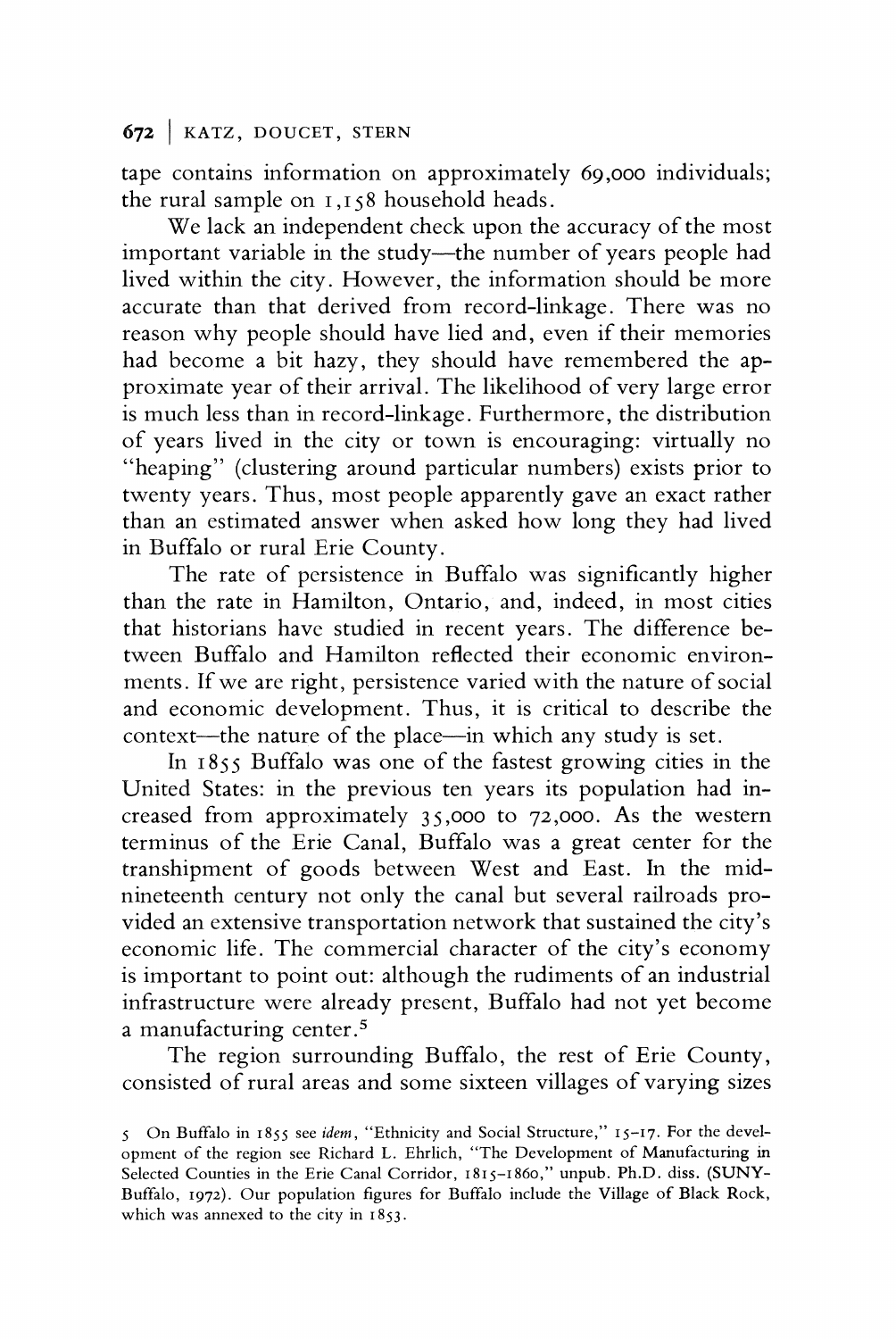which acted as service centers within the city's agricultural hinterland. Settlement began in most parts of the county during the first decade of the nineteenth century, and considerable progress had been made in the establishment of a viable agricultural area by 185s. Two distinct types of farmland characterized this region, the flat grain growing area of the north and the hilly, grazing, livestock area to the south of the city. Thus, at mid-century and prior to industrialization, the county-represented a varied, dynamic region *.6* 

Buffalo's spectacular growth should not obscure the fact that the population of rural Erie County also was growing, if at a slower rate. In the same years that Buffalo expanded from **3** 5,000 to 72,000 people the population of the rest of the county increased from about 44,000 to 60,000. As should be expected given these different rates of growth, the average household head had lived in the county about six years longer than his counterpart in Buffalo. Although the proportion of household heads who had lived in Buffalo less than five years (44 percent) was greater than in the county (36 percent) the share that had been there one year or less was quite close: 15.6 percent in Buffalo and 14 percent in the county (see Table <sub>I</sub>). The point of these comparisons is that despite the pull of a dynamic city, rural Erie County clearly remained an attractive place. It must have had extraordinary appeal for farmers because Buffalo provided both a huge, expanding

| $1.4141$ $1.110$ $1.00411$ , $1.011$ |                |                                    |  |  |  |
|--------------------------------------|----------------|------------------------------------|--|--|--|
|                                      | <b>BUFFALO</b> | <b>RURAL</b><br><b>ERIE COUNTY</b> |  |  |  |
| Entire population                    | 6.2            |                                    |  |  |  |
| Household heads                      |                |                                    |  |  |  |
| $\leq$ 25                            | 6.4            | 11.8                               |  |  |  |
| $25 - 34$                            | 6.8            | 10.0                               |  |  |  |
| $35 - 44$                            | 9.2            | 12.1                               |  |  |  |
| $45 - 54$                            | 11.4           | 16.7                               |  |  |  |
| $55+$                                | 13.4           | 18.9                               |  |  |  |
| All ages                             | 8.8            | 13.8                               |  |  |  |

Table <sup>1</sup> Mean Years of Residence, Buffalo and Rural Erie County, 1855

**SOURCE:** Census of *New York State,* 1855

<sup>6</sup> J. H. *French, Gazetteer of the State of New York (Syrscusc,* 1860), **279-294**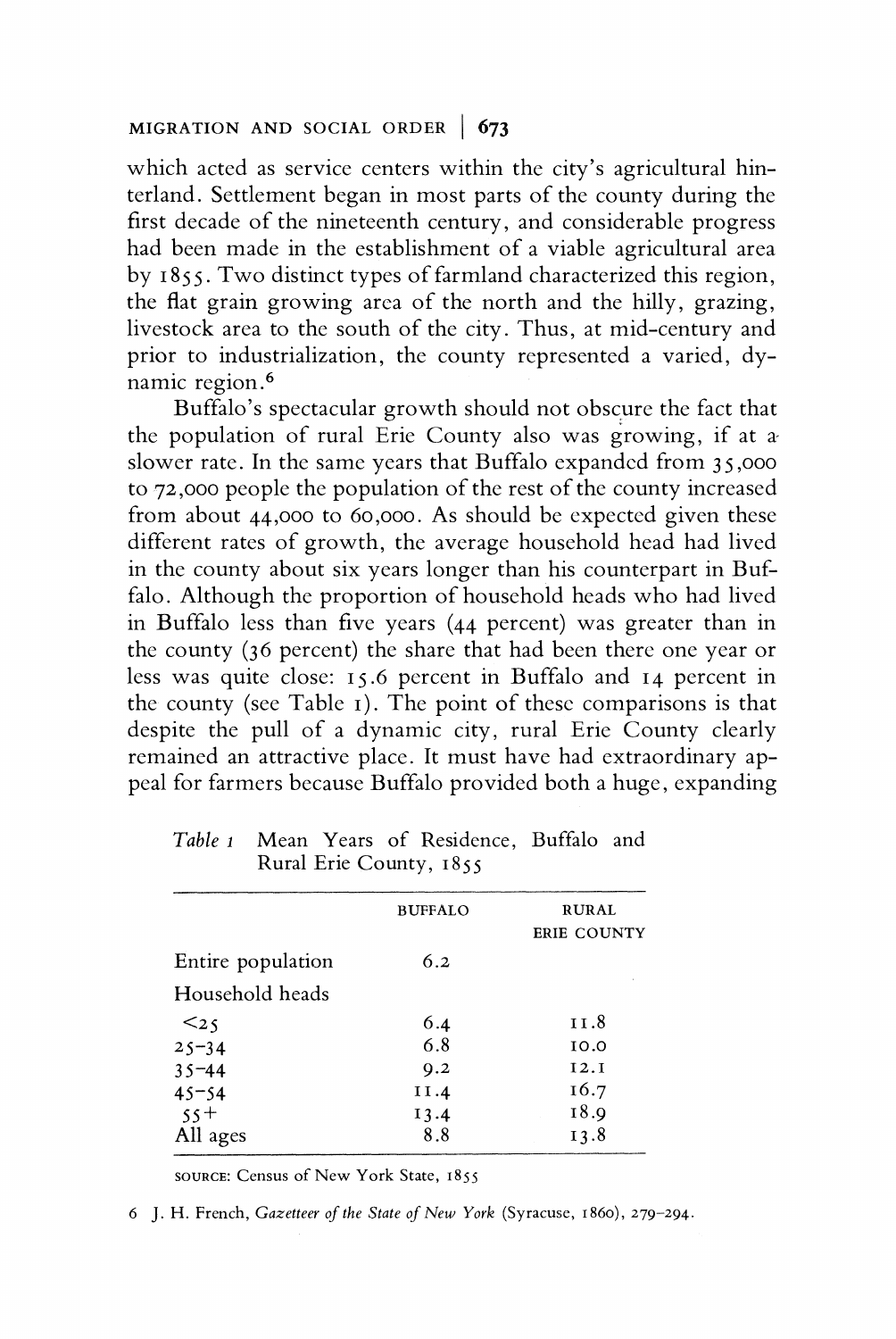## **674** / **KATZ,** I>OUCET, **STERN**

market and excellent transportation facilities for the export of produce.

Of course, it would be a mistake to think of the county solely as a region of farms (see Table 2). Although most (64 percent) household heads were farmers, a considerable degree of occupational diversity existed as well: notably, 11.5 percent of household heads were laborers, about **14** percent skilled artisans, 5.5 percent in various kinds of nonmanual work, and 4.9 percent unclassifiable, mainly "gentlemen" (apparently well-to-do landowners). Given the absence of a transport industry, semiskilled workers were almost nonexistent (I.I percent) in the rural area.

By contrast, the importance of transportation and the key place held by the transhipment of goods in the local economy created a large number of semiskilled and unskilled jobs in Buffalo. Indeed, with its grain mills, canal traffic, and railroads Buffalo offered opportunity to unskilled workers that few cities could rival. It is this presence of economic opportunity for ordinary workers in a dynamic, expanding city, to foreshadow our argument, that gave mid-nineteenth century Buffalo an unusual ability to retain its people.

Important demographic differences existed between the city of Buffalo and its surrounding countryside (Table *2).* In the county the largest proportion of household heads (37 percent) had been born in New York State, although only 13.6 percent in Erie County itself. In Buffalo the corresponding proportions were 13 percent and 2 percent. As in Buffalo, the next largest American-born contingent came from New England (15.9 percent) although in the city only 5.9 percent of household heads had been born there. Most striking was the difference between the relative concentration of Germans and Irish. In rural Erie County a hefty 28.5 percent of household heads had been born in Germany and only a sprinkling, 3.5 percent, in Ireland, contrasted to 39.2 percent and 17.0 percent, respectively, in Buffalo. Clearly, Irish immigrants clustered disproportionately in the city while Germans often moved to the country. At the same time the 3.8 percent who were English-born was a smaller proportion than the 7.0 percent in the city, and a significant cluster of household heads born in France lived in the county as well.

The population of county and city varied in more than national origin, for they drew immigrants from different sectors of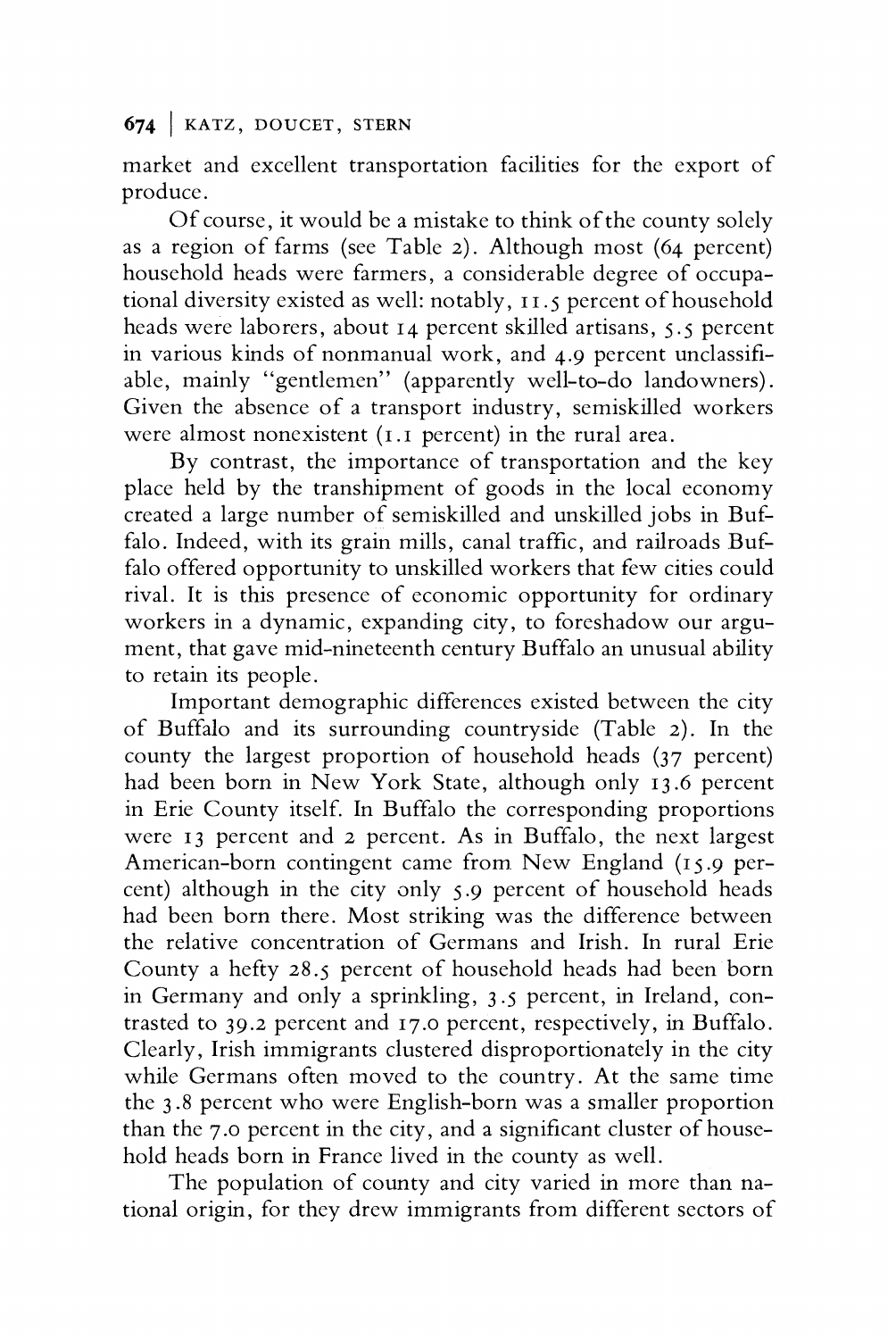# MIGRATION AND SOCIAL ORDER | 675

| HOUSEHOLD HEADS                                | <b>HAMILTON</b> | <b>BUFFALO</b> | <b>ERIE COUNTY</b> |
|------------------------------------------------|-----------------|----------------|--------------------|
| N                                              | 2,314           | 14,040         | 1,158              |
| Age structure                                  |                 |                |                    |
| $<$ 25                                         | $5.0\%$         | 5.9%           | $3.9\%$            |
| $25 - 34$                                      | 34.3            | 37.1           | 28.2               |
| $35 - 44$                                      | 31.9            | 30.8           | 27.8               |
| $45 - 54$                                      | 18.5            | 16.8           | 20.1               |
| $55+$                                          | 10.2            | 9.4            | 20.0               |
| Birthplace                                     |                 |                |                    |
| Native <sup>a</sup>                            | 8.3             | 21.5           | 58.0               |
| England                                        | 27.4            | 7.0            | 3.8                |
| Ireland                                        | 39.1            | 17.0           | 3.5                |
| Germany                                        | 0.8             | 39.2           | 28.5               |
| Other                                          | 24.4            | 15.3           | 6.2                |
| Land ownership                                 |                 |                |                    |
| Land-owning                                    | 31.0            | 34.4           | 71.6               |
| Non-land-owning                                | 69.0            | 65.6           | 28.4               |
| Occupational rank                              |                 |                |                    |
| 1 Professional-                                |                 |                |                    |
| Proprietor                                     | 9.9             | 4.2            | 2.9                |
| 2 Other white collar                           | 15.3            | 11.7           | 2.6                |
| 3 Skilled                                      | 38.0            | 36.5           | 13.1               |
| 4 Semiskilled                                  | 7.2             | 4.6            | I.I                |
| 5 Unskilled                                    | 18.6            | 14.3           | 11.5               |
| 6 Unclassified                                 | 0.11            | 28.6           | 4.9                |
| Farmers                                        |                 |                | 63.8               |
| Employment in manufacturing: entire population |                 |                |                    |
| N                                              | 1,729           | 6,960          |                    |
| Textile and apparel                            | 31.5%           | 20.8%          |                    |
| Wood products                                  | 10.1            | 12.8           |                    |
| Metal products                                 | 12.7            | 16.9           |                    |
| Food and beverage                              | 6.1             | 6.0            |                    |
| Construction                                   | 27.4            | 35.4           |                    |
| Other                                          | 12.I            | 8.1            |                    |

Table *2*  Occupational and Demographic Characteristics, Hamilton, 1851, Buffalo and Rural Erie County, 1855

a For Hamiltonians native birthplaces include Canada, Nova Scotia, New Brunswick, and Prince Edward Island. For residents of Buffalo and Eric County natives were consid ered to be those who had been born in the Unitcd States.

SOURCE: Census of New York State, **1855;** Census of Canada, 1851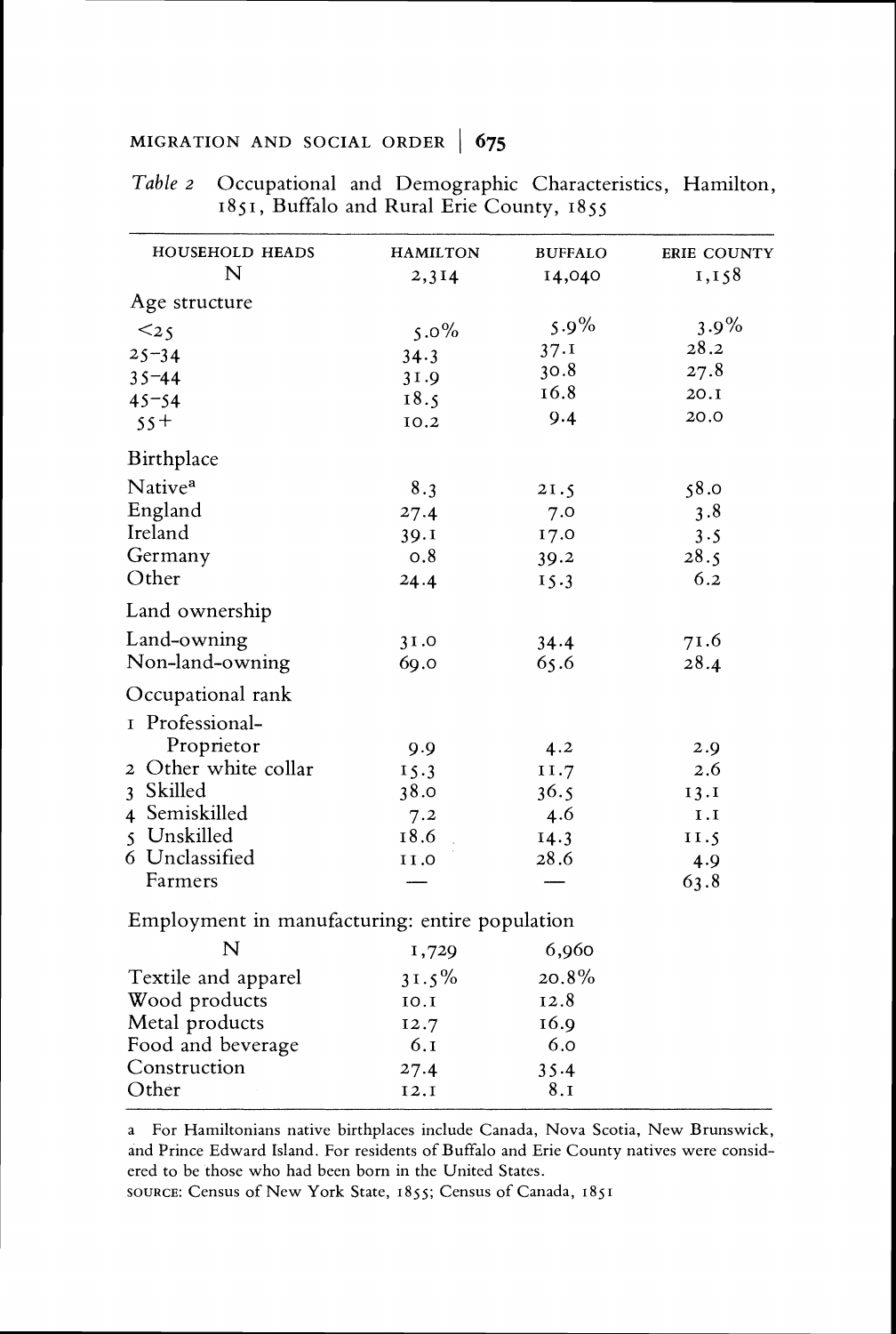### 676 | KATZ, DOUCET, STERN

New York State. The leading areas, in terms of sending people to Buffalo, were among the largest and most heavily urbanized of New York's sixty counties (see Table 3). For the most part, the agriculturally oriented counties contiguous to Erie County were not the sources for significant numbers of the city's residents. Since the 1855 census did not list origins below the county level, we cannot be very precise about the town or city in which migrants to Buffalo had been born. Nevertheless, these figures do suggest that one major component in the circulation of people

| <b>COUNTY</b> | <b>LEADING</b><br><b>CITY</b><br>OR TOWN | $%$ OF N.Y.<br><b>BORN</b> | <b>STATE</b><br><b>POPULATION</b><br><b>RANK</b> | <b>APPROXIMATE</b><br><b>DISTANCE</b><br><b>FROM</b><br><b>ERIE</b><br>COUNTY <sup>c</sup> | %<br>URBAN <sup>d</sup> |
|---------------|------------------------------------------|----------------------------|--------------------------------------------------|--------------------------------------------------------------------------------------------|-------------------------|
| Erie          | Buffalo                                  | 19.2                       | 3                                                | $\circ$                                                                                    | 57.9                    |
| New York      | New York                                 | Q.O                        | I                                                | 293                                                                                        | 100.0                   |
| Oneida        | Utica/Rome                               | 5.2                        | 4                                                | 171                                                                                        | 30.2                    |
| Albany        | Albany                                   | 4.6                        | 5                                                | 240                                                                                        | 71.7                    |
| Genesee       | Batavia                                  | 4.5                        | 39                                               | 30                                                                                         | 15.9                    |
| Monroe        | Rochester                                | 4.2                        | 6                                                | 60                                                                                         | 47.8                    |
| Onandaga      | Syracuse                                 | 2.8                        | 7                                                | 130                                                                                        | 35.4                    |
| Saratoga      |                                          | 2.7                        | 20                                               | 245                                                                                        | 25.9                    |
| Washington    |                                          | 2.6                        | 24                                               | 270                                                                                        | 16.3                    |
| Herkimer      |                                          | 2.5                        | 34                                               | 183                                                                                        | 20.4                    |
| Cayuga        | Auburn                                   | 2.3                        | 17                                               | 108                                                                                        | 25.2                    |
| Ontario       |                                          | 2.2                        | 29                                               | 75                                                                                         | 24.6                    |
| Montgomery    |                                          | 2.1                        | 42                                               | 218                                                                                        | 16.4                    |

*Table 3*  Counties Contributing at Least 2 Percent of the New York State-born Household Heads Living in Buffalo in  $1855^a$ 

Counties Contributing at Least 2 Percent of the New York State-born Household Heads Living in Rural Erie County in  $1855^b$ 

| Erie<br>Buffalo<br>36.5<br>Otsego<br>4.9<br>19 | o<br>188<br>183 | 57.9<br>0.0<br>20.4 |
|------------------------------------------------|-----------------|---------------------|
|                                                |                 |                     |
|                                                |                 |                     |
| Herkimer<br>4.4<br>34                          |                 |                     |
| Washington<br>4.0<br>24                        | 270             | 16.3                |
| Rensselaer<br>Troy<br>3.7<br>9                 | 267             | 52.6                |
| Batavia<br>Genesee<br>3.3<br>39                | 30              | 15.9                |
| Auburn<br>Cayuga<br>17<br>$3 - 3$              | 108             | 25.2                |
| Poughkeepsie<br>Dutchess<br>2.8<br>15          | 264             | 30.0                |
| Utica/Rome<br>Oneida<br>2.6<br>4               | 171             | 30.2                |
| Saratoga<br>2.3<br>20                          | 245             | 25.9                |
| Onandaga<br>Syracuse<br>2.1<br>7               | 128             | 35.4                |

a  $N = 1,783$ 

 $b$  N = 4,300 (based upon a 10% random sample of household heads)

c Straight-line distance between County centroids

d Calculated from Census of New York State, 1855 (Urban = more than 1,000 people)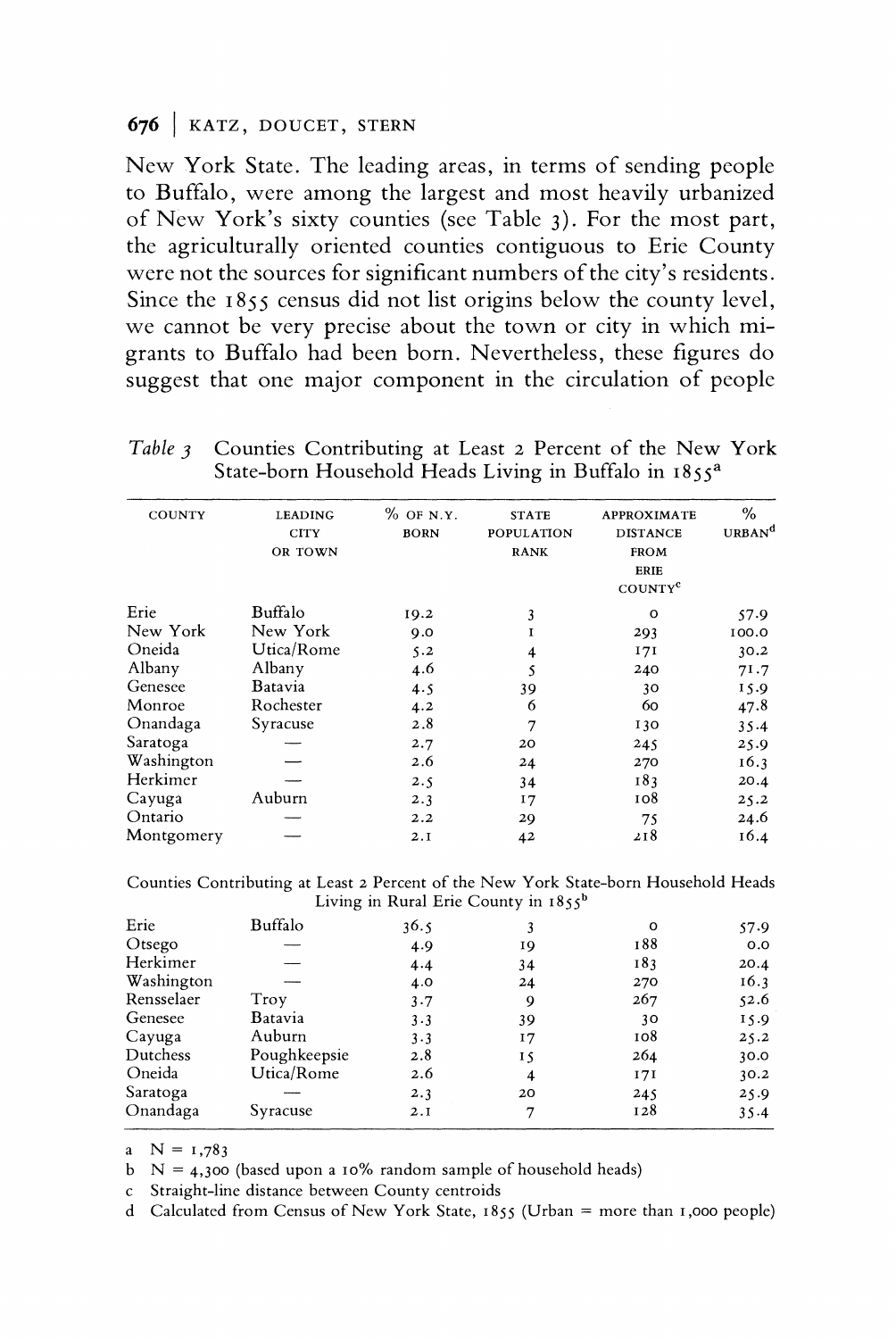### MIGRATION AND SOCIAL ORDER 1 **677**

throughout New York State must have been inter-urban. The figures on the origins of migrants to rural Erie County point to the other component, for a different set of counties is prominent. First, Erie County itself was a much more significant source of New York State-born household heads. For the most part the other important originating counties were agriculturally oriented and located in the far eastern parts of the state. Erie County probably acted as a final or intermediate stop for people moving westward from the older settled areas of the United States. To be sure, urban people migrated to the country and rural people to the city, but those who did so appear to have been going against the general migratory patterns in mid-nineteenth century New York<sup>7</sup>

RATES OF PERSISTENCE Most people in Buffalo were newcomers. It is to be expected that a population that had doubled in ten years would have consisted mainly of immigrants. The average resident had lived in Buffalo 6.2 years. More meaningfully, the average household head had been there only 8.8 years, and the difference between the length of time that the average member of the youngest cohort of employed males (18 to 24 year olds) and the eldest  $(55+)$  had lived in the city was only 7 (6 vs. 13) years. By contrast, the household heads had lived in rural Erie County an average of 13.8 years, about 6 years longer than in the city.

However, the recency with which most people had arrived reveals little about the proportion of those already present ten years earlier who remained. To estimate this figure-the rate of persistence-it was necessary to calculate the proportion of the I 845 population formed by I 855 residents who claimed to have lived in the city for at least ten years. Attempts to make estimates of persistence in this manner encountered two problems. First, the 1845 census for New York State did not break down the

For an excellent discussion of these patterns in a later period see Michael P. Conzen, 7 "Local Migration Systems in Nincteenth-Century Iowa," *Geographical Review,* LXIV (1974), 339-361. His study was based upon an analysis of aggregated statistics in the 1895 census of Iowa. For a discussion of migration patterns into Syracuse, N.Y., which also utilizes the 1855 New York State census, see Roberta Gay Balstad Miller, "City and Hinterland: The Relationship between Urban Growth and Regional Development in Nineteenth-Century New York," unpub. Ph.D. diss. (University of Minnesota, 1973), 147-1 76.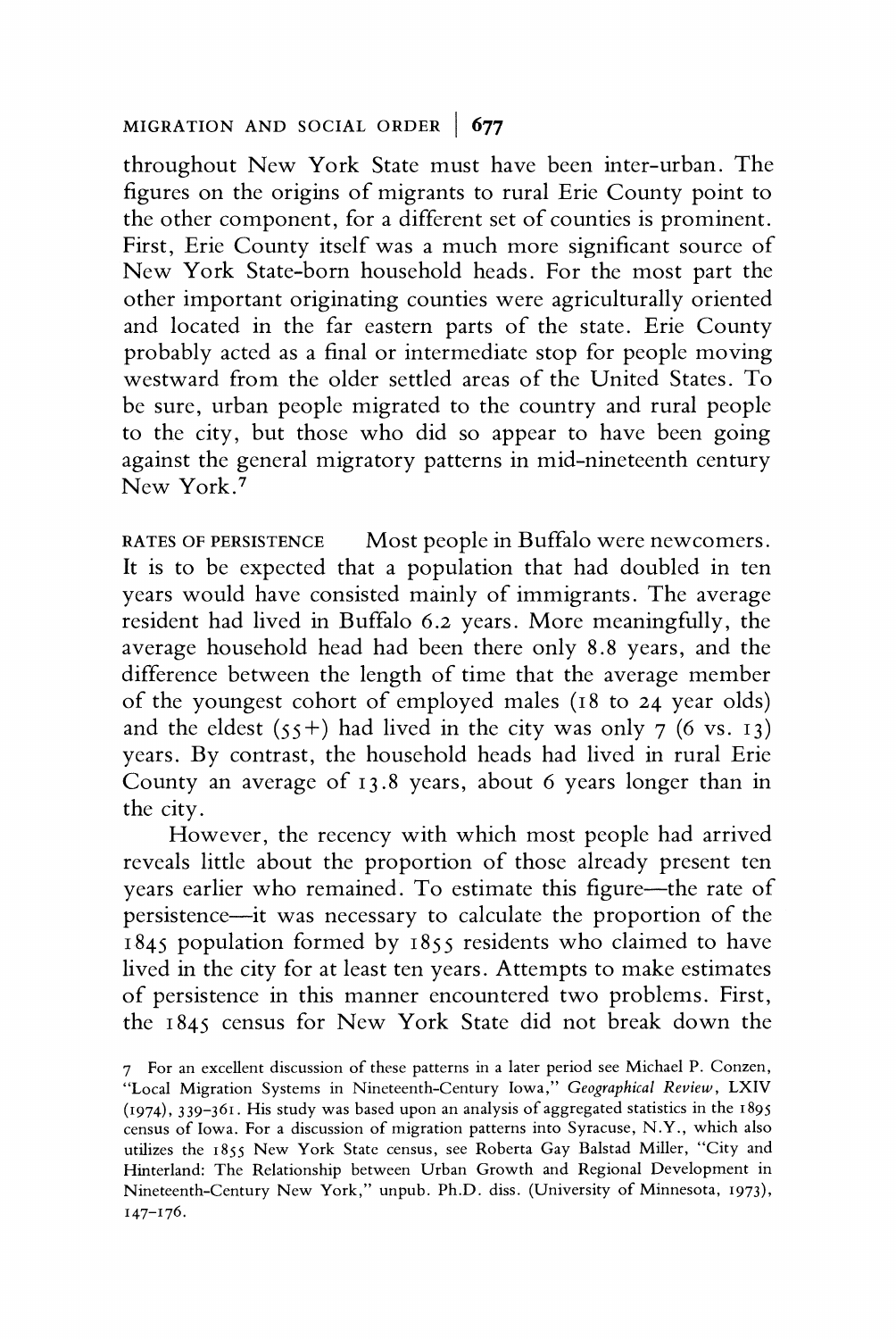population by age groups. Therefore, we had to assume a similarity in the age-structure between the two points in time. This undoubtedly introduced some bias into the estimates. In estimating the number of household heads, we also had to assume that household size remained the same, which also probably introduced a minor degree of error into the calculations.

Second, mortality presents a problem. Most studies of persistence do not account for death: rates usually reflect the assumption that all people resident at one point in time remained alive at the next census. This, of course, cannot be true. The real question is, how much difference would mortality make in the calculation of persistence? In Buffalo, correction for mortality increased the estimate of total male persistence by 3 percent and of the persistence of household heads who had been 30 to 59 years old in 1845 by 10 percent.

We derived estimates of persistence for survivors in Buffalo between 1845 and 1855 by matching Vinovskis' life-expectancy estimates for Boston c. 1850 with model life-tables from Coale and Demeny. Model West, level 12, with a life expectancy from birth of 47.5 years for women and 44.5 for men, fit well. Using these tables we computed the probability of survival for each age cohort and compared the actual number within the cohort that had reported living in Buffalo at least ten years with the predicted number of survivors.<sup>8</sup> (See Table 4.)

Overall, the rate of persistence in Buffalo was high compared to that found in other large cities in roughly the same time period. Just over half ( $51$  percent) of all survivors- $-53$  percent of women and 49 percent of men-had remained within the city. The relation between persistence and age assumed a predictable U-shaped curve among men: 44 percent of the o to 9 year olds persisted, a figure that dropped to a low of 37 percent among 20 to 29 year olds, rose rapidly to 52 percent among 30 to 39 year olds, and became nearly universal among men 60 years old and over. Thus, as all studies of migration have shown, men moved most freely in their twenties prior to settling down, and only infrequently during old age.

For women the relation between age and persistence was

<sup>8</sup> Maris A. Vinovskis, "Mortality Rates and Trends in Massachusetts before 1860," *Journal of Economic History, XXXII* (1972), 184-213; Ansley J. Coale and Paul Demeny, *Regional Model Life Tables and Stable Populations* (Princeton, 1966).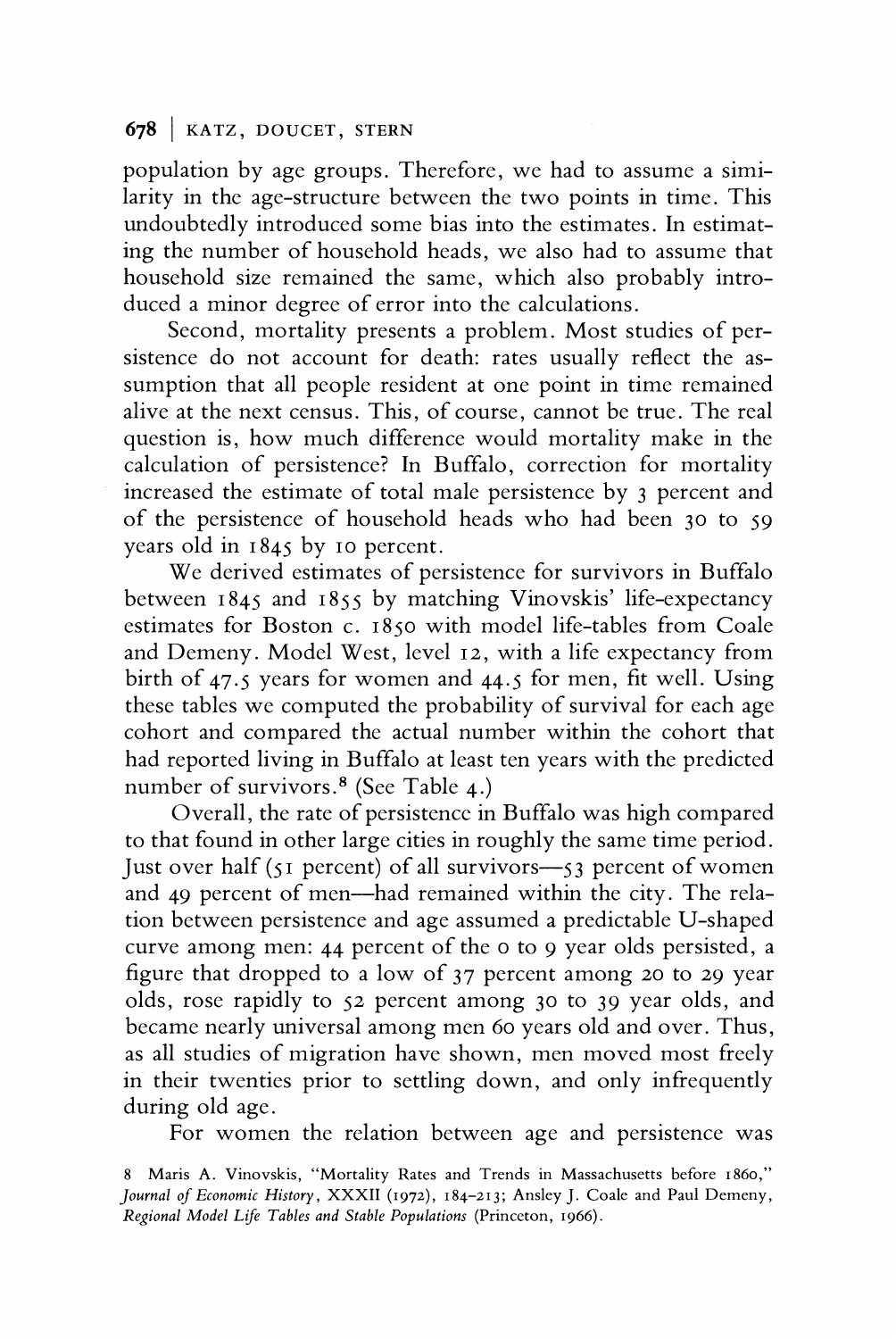similar, with two significant differences. The persistence of women o to 9 and 20 to 29 was higher than that of men:  $59$ percent compared to 52 percent and 44 percent compared to 37 percent. Young women probably left the city in search of job opportunities much less frequently than men, and on the average they married four years earlier. After the age of thirty, persistence rates among surviving men and women became virtually identical.

Household heads, as we might expect, migrated less often than other individuals of the same age, although, as the multivariate analysis to be described in the next section will show, it was the number of children rather than the headship of a house-

|               | ACE                  | N      | <b>SURVIVAL</b>   | <b>ESTIMATED</b>  | <b>PERSISTERS</b> | <b>RATE</b> |
|---------------|----------------------|--------|-------------------|-------------------|-------------------|-------------|
| 1845          | 1855                 | (1845) | <b>RATE</b>       | <b>SURVIVORS</b>  |                   |             |
|               |                      |        |                   | TO 1855           |                   |             |
|               | All Males-Buffalo    |        |                   |                   |                   |             |
| $O - 4$       | $IO-I4$              | 2,807  | .858              | 2,408             | 2,269             | .523        |
| $5 - 9$       | $I5-I9$              | 2,011  | .959              | 4,337<br>1,929    |                   |             |
| $10 - 19$     | $20 - 29$            | 3,120  | .942              | 2,939             | I,402             | .477        |
| $20 - 29$     | $30 - 39$            | 4,749  | .920              | 4,369             | 1,629             | .373        |
| $30 - 39$     | $40 - 49$            | 2,981  | .888              | 2,647             | 1,372             | .518        |
| $40 - 49$     | $50 - 59$            | 1,456  | .828              | 1,205             | 709               | .588        |
| $50 - 59$     | $60 - 69$            | 624    | .707              | 441               | 286               | .649        |
| $60 - 69$     | $70 - 79$            | 208    | .487              | IOI<br><b>I2I</b> | 120               | .992        |
| $70+$         | $80+$                | 104    | .188 <sup>a</sup> | 20                |                   |             |
| Total males   |                      |        |                   | 16,059            | 7,787             | .485        |
|               | All Females--Buffalo |        |                   |                   |                   |             |
| $O - 4$       | $10 - 14$            | 2,739  | .867              | 2,375             |                   |             |
| $5-9$         | $15 - 19$            | 1,941  | .957              | 4,233<br>1,858    | 2,516             | 594ء        |
| $10 - 19$     | $20 - 20$            | 3,536  | .943              | 3,334             | 1,649             | .495        |
| $20 - 29$     | $30 - 39$            | 3,952  | .924              | 3,652             | 1,590             | .436        |
| $30 - 39$     | $40 - 49$            | 2,288  | .905              | 2,071             | 1,085             | .524        |
| $40 - 49$     | $50 - 59$            | 1,213  | .869              | 1,054             | 600               | .569        |
| $50 - 59$     | $60 - 69$            | 589    | .763              | 449               | 294               | .655        |
| $60 - 69$     | $70 - 79$            | 243    | .550              | 134<br>158        |                   |             |
| $70+$         | $80+$                | 104    | .230 <sup>a</sup> | 24                | 144               | <b>11Q.</b> |
| Total females |                      |        |                   | 14,951            | 7,878             | .527        |
| Total         |                      |        |                   | 31,010            | 15,665            | .505        |
|               |                      |        |                   |                   |                   |             |

*Tablc 4*  Persistence Figures for Buffalo and Erie County, 1845-1855, Corrected for Mortality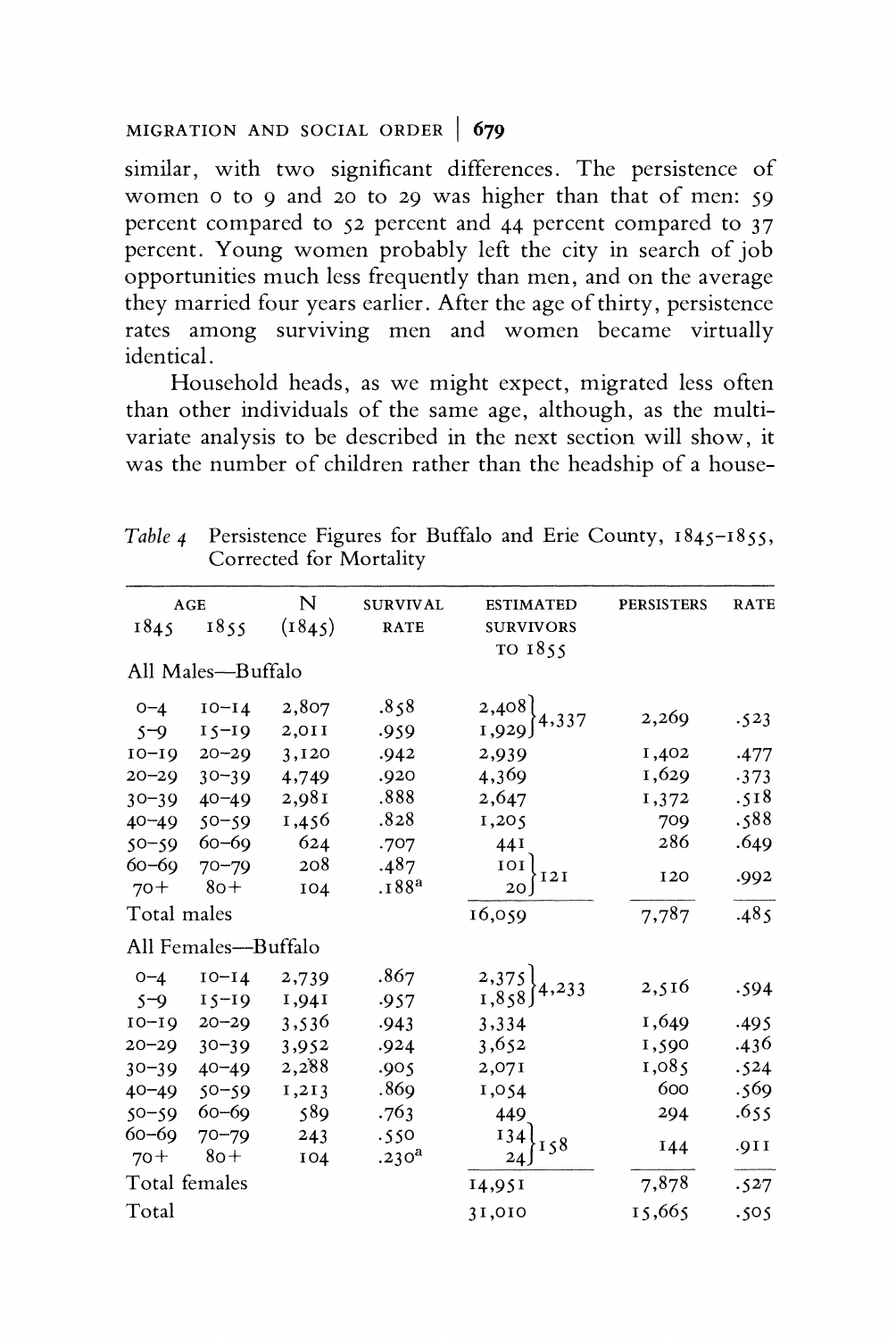Table 4 (cont.)

AGE N SURVIVAL ESTIMATED PERSISTERS RATE<br>1855 (1845) RATE SURVIVORS 1845 1855 (1845) RATE SURVIVORS TO 1855 Household Heads-Buffalo 20-29 30-39 1,909 .92O 1,756  $.804$ 1,412 30-39 40-49 2,450 .888 2,176 1,261  $.580$ 664  $.630$ 40-49 50-59 1,257 .828 1,041 242  $.621$ 50–59 60–69 551 .707 390<sub>,</sub>  $60-69$  70-79  $157$  .487<br>70+ 80+ 48 .188<sup>a</sup> 67 .788  $70+ 80+ 48$  .188<sup>a</sup> 9<sup>]</sup> 3,646 .669  $Total$  5,448 Age 40-69 2,167  $.60I$  $(1855)$  3,607 Male Household Heads-Rural Erie County<sup>b</sup> 25-29 35-40 1,012 .9I4 925 630  $.68<sub>I</sub>$ 1,470 .670 30-39 40-49 2,472 ,888 2,195 40-44 50-54 1,161 .845 760  $.774$ 646 45-49 55-59 805 .803<br>50-54 60-64 863 .743 641 2097 50-54 60-64 863 .743 1,550  $.739$  $55+$  65+ 1,659 .488 <u>810</u> Total 6,198 4,410  $.711$ Ages  $35-54$ <br>( $1855$ ) 2,860 .697  $(1855)$  4,101

a Estimated from the English life table for I 861, because Coale and Derneny provide no estimates for cohorts over 80 years of age.

b The number of household heads in rural Erie County in 1845 was estimated from figures in the 1850 United States census. The age distribution for these men was assumed to be thc same as that in 1855. Survival rates were calculated in the same manner as those for thc urban population.

SOURCE: Census of New York State 1845 and 1855

hold that affected their propensity to remain within the city. Here the figures are reliable for those household heads age thirty or over in I 845, for it is difficult to estimate what proportion of the men 30 to 39 years old in Buffalo in 1855 actually had been household heads ten years earlier. Persistence was lowest (although still high-58 percent) among 30 to 39 year olds; it increased about 5 percent among 40 to 49 and 50 to 59 year olds and jumped to 79 percent among those 60 years old and over. Overall, about 60 percent of those household heads aged 30 to 69 in 1845 stayed in Buffalo for a decade.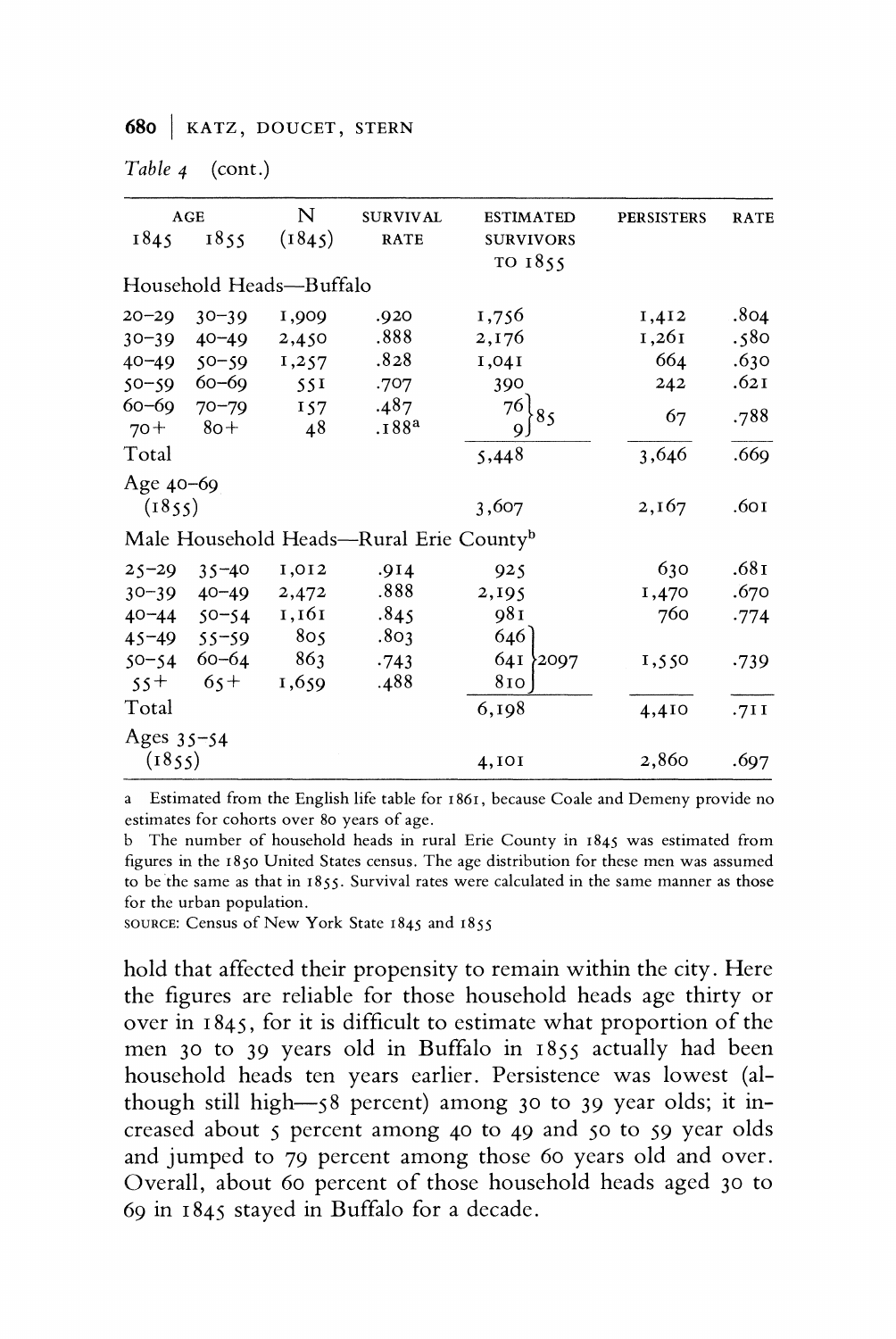#### MIGRATION AND SOCIAL ORDER 1 **681**

In rural Erie County surviving household heads persisted at a rate about 10 percent higher than in the city. Roughly 70 percent of the surviving 25 to 54 year olds in  $1845$  remained in the same township, town, or village during the next decade. Differences between country and city existed within age groups as well as between the populations as a whole: for instance, 67 percent of the rural 30 to 39 year olds persisted compared to  $58$  percent of those in the city. Clearly, rural household heads formed a stable group: only about 30 percent left during the decade.

The 60 percent rate of household-head persistence in Buffalo is high, between 50 percent and IOO percent higher than most scholars in the field would have predicted on the basis of work published to date. From a different perspective, a very substantial fraction (40 percent) of household heads were on the move.

The comparative perspective is the most important. The rate of persistence in Buffalo appears to be much higher than in other cities.<sup>9</sup> How should this conclusion be interpreted? Three major possibilities exist. First, previous studies have underestimated the rate of persistence. Given the technical problems in linkage, this cannot be discounted. However, the rate of household-head persistence in Hamilton, which we have calculated ourselves with methods in which we have confidence, was substantially lower, 46 percent between I 85I and I 861 and 44 percent during the next decade, taking mortality into account.<sup>10</sup> Second, perhaps the length of time that people reported themselves resident in Buffalo was distorted badly, but there is no reason to believe that this was the case. Third, the rate of population movement varied substantially among nineteenth-century cities. For instance, Buffalo's greater prosperity and growth made it a more attractive place in which to settle than Hamilton and offered opportunities that people would find difficult to match elsewhere. Consequently, they remained more often within the city.

We return to the implications of this possiblity later. First,

<sup>9</sup> See, for instance, Table 9.1 in Thernstrom, *Other* Bostonians, *222-223.* An unscientific and random request put to people working in the field to estimate the persistence of household heads in Buffalo between 1845 and 1855 elicited responses varying from 20 to 40 percent.

<sup>10</sup> Katz, Doucet, and Stem, "Population Persistence in Hamilton, 1851-1861 and 1861-1871," Working Paper *22,* Social History Project, York University (1977).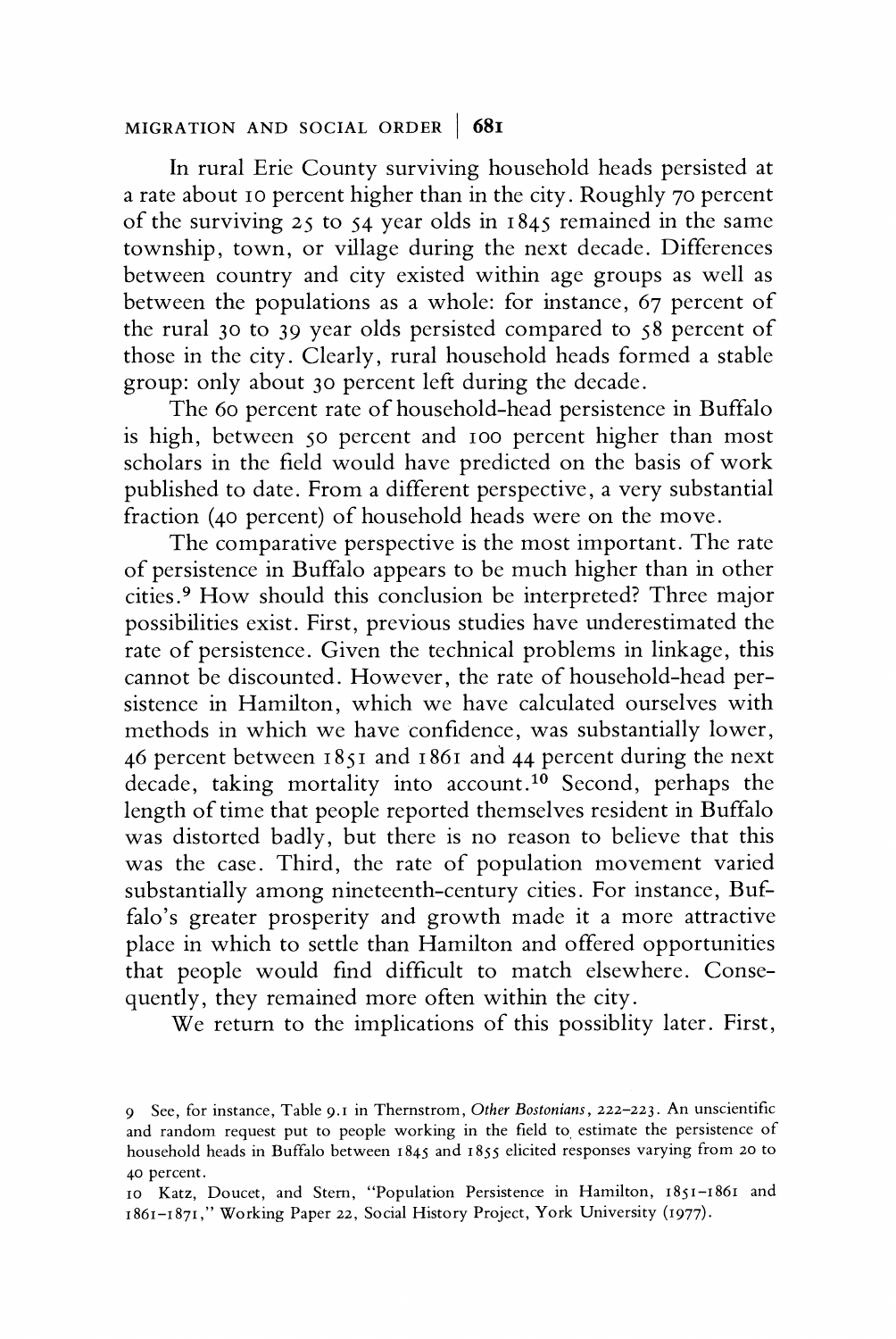what influenced the length of time that any individual had lived in Buffalo?

LENGTH OF RESIDENCE We begin by distinguishing between two concepts: length of residence and persistence. The average length of residence in any one place might be short but the rate of persistence high. For instance, an expanding job market might attract a large number of workers, whose length of residence in the city, if measured not long after their arrival, would be brief. However, if economic conditions remained buoyant, a substantial proportion might remain within the city, which, consequently, would have a high rate of persistence. This is a schematic version of what we believe happened in Buffalo.

Is it possible to account systematically for the length of time people lived in Buffalo? To answer this question, we used years resident in the city as a dependent variable in a series of multivariate analyses. The technique used, Multiple Classification Analysis (MCA), is a form of regression designed for use with categorical variables, which makes it more appropriate for the data in this study than ordinary multiple regression.<sup>11</sup>

We performed MCA's with various subsets of Buffalo's population: the entire population, employed household heads, employcd males in each of three age groups (18 to 24, 25 to 54, 55 and over), and all females in each of three age groups (16 to 24, 25 to 54, and 55 and over). The sample of Erie County household heads has been treated as a unit.

The interaction of the variables affecting length of residence differed according to age group and sex, which is the reason that we partitioned the population.<sup>12</sup> Moreover, in the case of household heads in Buffalo, significant two-way interactions between

<sup>11</sup> Frank M. Andrews, et al., *Multiple Classification Analysis; A Report on a Computer Program for Multiple Regression Using Categorical Predictors* (Ann Arbor, 1973). In the MCAs in this paper, we have made no attempt to construct formal causal models. Rather, we have used regression-type analysis for purposes of "estimation". (Cf. Hubert M. Blalock, Jr., *Causal Inferences in Nonexperimental Research [N.Y. 19641, 38-44).* As we argue, the complexity of our dependent variable's interrelations with other factors is such that recursive models (one-way causality) are out of the question. Thus, our ordinary least squares (OLS) estimations are addressed to questions of the *relative predictive value* of certain variables. In other analyses of wealth, occupation, and homeownership we have employed "years in city" as an independent variable in a similar manner. *12 Ibid..zo-21.*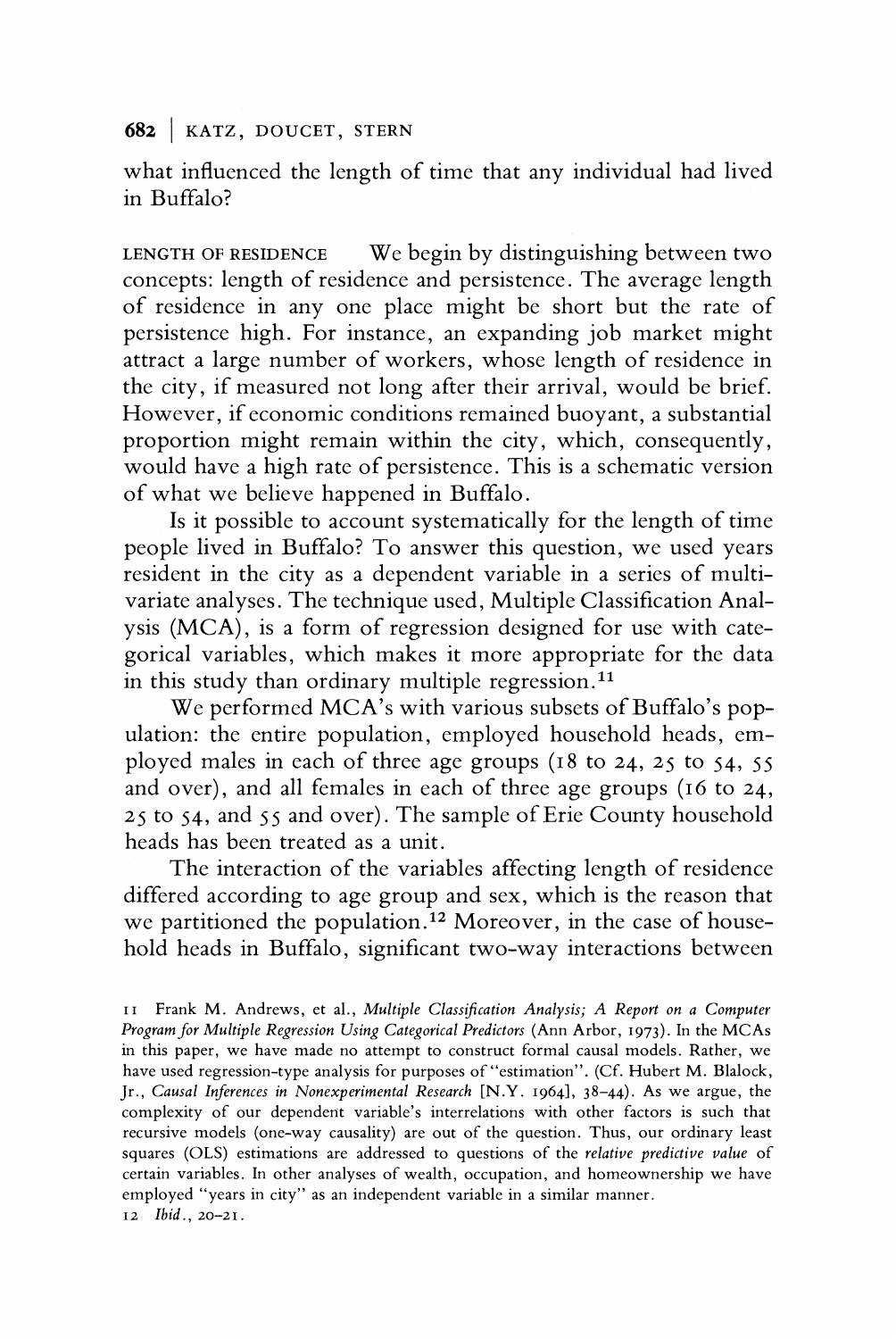### MIGRATION AND SOCIAL ORDER | 683

variables existed. Therefore, we carried out one MCA in which each independent variable—called factors in MCA—is a composite of two variables. This eliminated most two- and three-way interactions. The analysis that follows discusses factors that consist of both single and, where appropriate, combined variables. In this way, our analysis takes into account the impact of interaction effects between factors upon length of residence.

We group the factors that affect length of residence into three broad categories: ascribed qualities, position in the life-cycle, and achieved characteristics.

ASCRIBED QUALITIES: AGE, BIRTHPLACE, AND SEX Among the entire population of the city length of residence increased in a linear fashion with age (see Table 5). However, the differences between groups were relatively small, which reveals that other factors muted thc impact of age. (Here and in all subsequent discussions of MCA results the differences or scores that form the results of the analysis refer to a group average with all other factors held constant.) For instance: a 25 to 34 year old person had been in the city only .16 of a year longer than an 18 to 24 year old and a 45 to 54 year old I .45 years longer than a 35 to 44 year old. If age alone had been operative, we should expect

| <b>I. ENTIRE POPULATION</b> |                   |
|-----------------------------|-------------------|
| Age                         | <b>MEAN YEARS</b> |
|                             | IN CITY           |
| $IO-I7$                     | 6.1               |
| $18 - 24$                   | 7.5               |
| $25 - 34$                   | 7.7               |
| $35 - 44$                   | 9.6               |
| $45 - 54$                   | 11.2              |
| $55+$                       | 12.9              |
| <b>Marital Status</b>       |                   |
| Married                     | 6.6               |
| Single                      | 6.0               |
| Widowed                     | 6.6               |
| <b>Sex</b>                  |                   |
| Male                        | 6.1               |
| Female                      | 6.3               |

*Table 5*  Average Number of Years in City for Selected Categories of People, All Factors Constant, Buffalo, New York, I *<sup>855</sup>*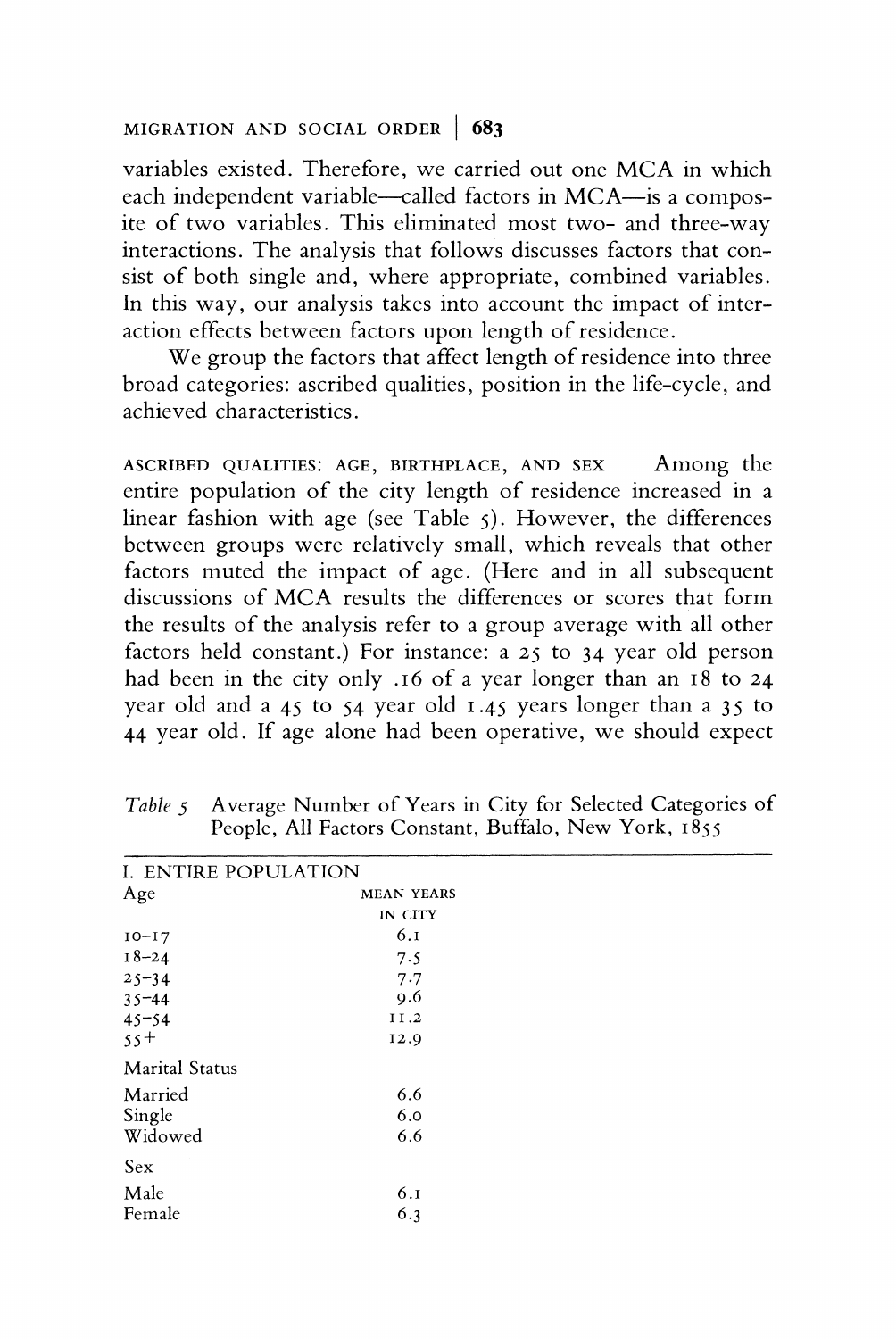# 684 | KATZ, DOUCET, STERN

# Table *5* (cont.)

|                               | <b>MALES</b> |           |             | <b>FEMALES</b> |           |             |
|-------------------------------|--------------|-----------|-------------|----------------|-----------|-------------|
|                               | $18 - 24$    | $25 - 54$ | $55+$       | $16 - 24$      | $25 - 54$ | $55+$       |
| Mean Years in City            | 6.0          | 8.0       | 13.0        | 6.6            | 8.2       | <b>Q.11</b> |
| Birthplace                    |              |           |             |                |           |             |
| New England                   | 6.4          | 10.0      | 17.2        | 6.5            | 10.6      | 16.2        |
| New York                      | 10.4         | II.2      | 17.0        | 10.8           | II.8      | 15.7        |
| Ireland                       | 4.6          | 8.0       | 8.9         | 4.8            | 6.6       | 0.8         |
| Germany                       | 4.4          | 6.5       | 10.6        | 5.1            | 6.5       | 9.1         |
| Household and Marital Status. |              |           |             |                |           |             |
| Single child                  | 10.0         | 13.7      | $\mathbf a$ |                |           |             |
| Single boarder                | 4.6          | 6.0       | 9.3         |                |           |             |
| Single relative               | 6.3          | 7.9       | 9.9         |                |           |             |
| Married child                 | 9.3          | 13.1      | 15.4        |                |           |             |
| Married boarder               | 2.3          | 4.7       | I.O         |                |           |             |
| Married relative              | 7.7          | 7.0       | 10.1        |                |           |             |
| Married household head        | 6.2          | 8.2       | 13.4        |                |           |             |
| Widowed boarder               | a            | 4.9       | 15.3        |                |           |             |
| Widowed relative              | $\mathbf{a}$ | 5.1       | 14.5        |                |           |             |
| Widowed household head        | a            | 8.7       | 12.5        |                |           |             |
| Household Status              |              |           |             |                |           |             |
| Head                          |              |           |             | 5.0            | 9.3       | 15.6        |
| Spouse                        |              |           |             | 6.4            | 8.3       | 13.8        |
| Child                         |              |           |             | 8.5            | 11.5      | 6.8         |
| Relative                      |              |           |             | 5.3            | 6.4       | 9.1         |
| Boarder                       |              |           |             | 4.5            | 6.6       | 7.0         |
| Servant                       |              |           |             | 5.7            | 6.9       | 14.9        |
| Inmate of institution         |              |           |             | 3.2            | 2.9       | o           |

# 111. HOUSEHOLD HEADS

# Occupational Rank by Birthplace

| <b>BIRTHPLACE</b> | OCCUPATIONAL RANK |      |      |         |      |  |
|-------------------|-------------------|------|------|---------|------|--|
|                   |                   |      |      |         |      |  |
| New England       | 9.1               | 10.I | 11.6 | 10.I    | 10.3 |  |
| New York          | Q.I               | 0.11 | 12.4 | 11.6    | 12.0 |  |
| Ireland           | 8.1               | 7.2  | 8.6  | $Q_{1}$ | 8.4  |  |
| Germany           | 7.I               | 8.9  | 7.8  | 8.0     | 6.8  |  |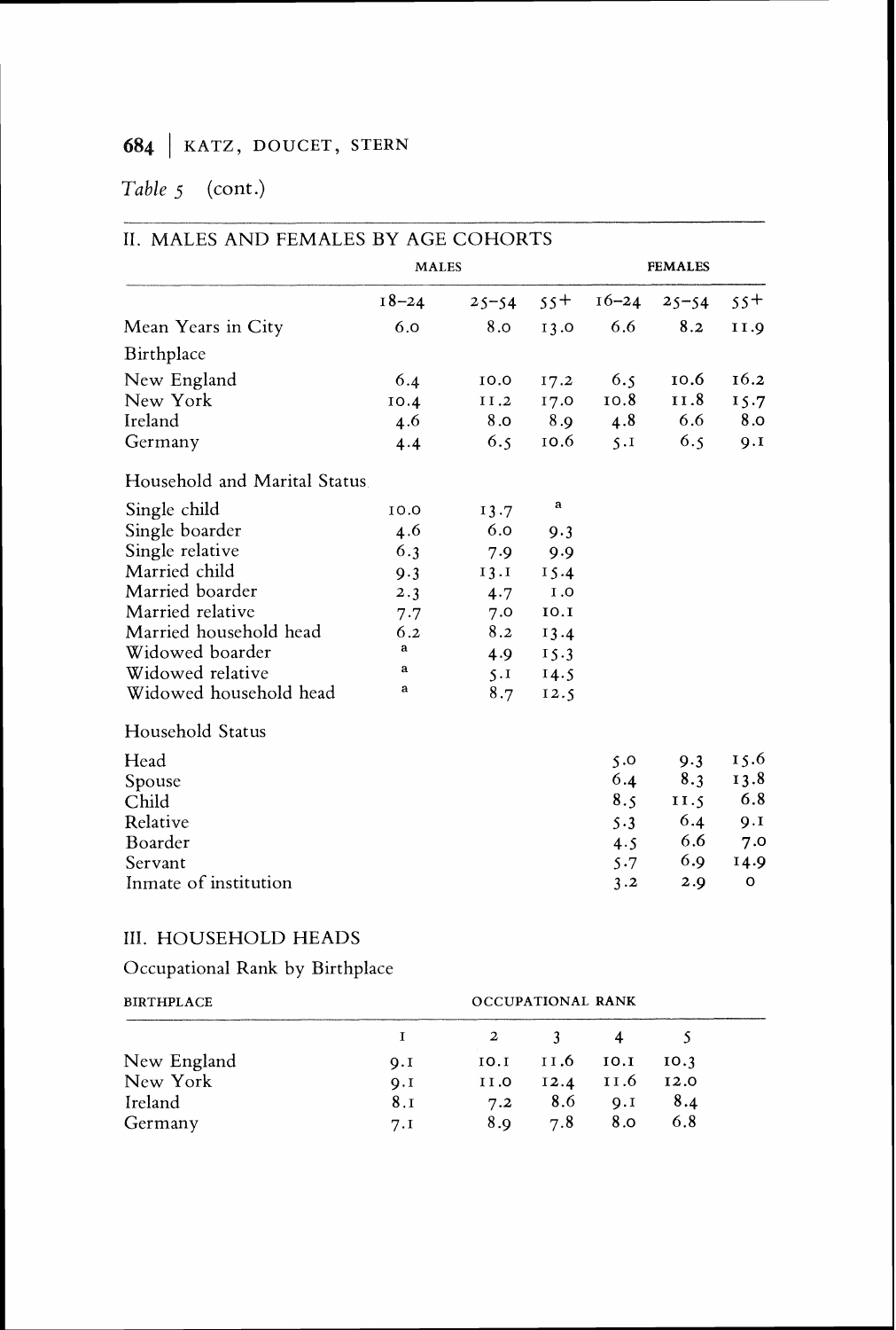### *Table 5* (cont.)

| AGE            |      | NUMBER OF CHILDREN |             |             |  |
|----------------|------|--------------------|-------------|-------------|--|
|                | o    | $I-2$              | $3 - 4$     | $5+$        |  |
| Less than $25$ | 6.6  | 8.2                | 9.1         | 13.0        |  |
| $25 - 34$      | 6.4  | 7.2                | 8.5         | 9.7         |  |
| $35 - 44$      | 7.8  | 7.9                | 9.0         | 10.9        |  |
| $45 - 54$      | 9.9  | <b>11.0</b>        | <b>II.I</b> | <b>Q.11</b> |  |
| $55+$          | 13.5 | 12.7               | 12.4        | II.3        |  |

Dwelling Value per Capita and Property Ownership

| DWELLING VALUE |                                      |  |
|----------------|--------------------------------------|--|
|                | $0.55 \times 0.075$ $\wedge$ $0.075$ |  |

PER CAPITA OCTILE PROPERTY STATUS

|                | <b>OWNER</b> | <b>RENTER</b> |
|----------------|--------------|---------------|
| I (lowest)     | 10.2         | 6.2           |
| $\overline{a}$ | 10.1         | 6.2           |
| 3              | 10.I         | 6.3           |
| $\overline{4}$ | 10.5         | 6.4           |
| 5              | 10.7         | 6.7           |
| 6              | 12.8         | 6.7           |
| 7              | 13.4         | 7.5           |
| 8 (highest)    | 27.6         | 8.8           |
| $N = 10,022$   |              |               |

a No or insufficient cases.

**SOURCE:** Census of New York, 1855. For completc tables see "Working Papers" #lo-I I York Social History Project. All results derived from MCA. All factors are significant at the ,001 level.

these differences to have been closer to ten years. Similar differences existed among male household heads: a 45 to 54 year old had lived in Buffalo 1.55 years longer than a man aged 35 to 44.

With one exception, patterns in rural areas paralleled those in the city (see Table 6). The exception occurred among household heads less than *25* years old, who actually had lived in the same town or village longer than eithcr those *25* to 34 or *35* to 44 years old. These young men may well have been sons who had been given land by their fathers. Overall, 25 to 34 year old household heads had lived in the same town or village six years less than those over the age of 55 and five years less than those 45 to 54 years old. Thus, as in the city, although age was important, other factors obviously diluted its effect.

Younger people born in New York State, as one could pre-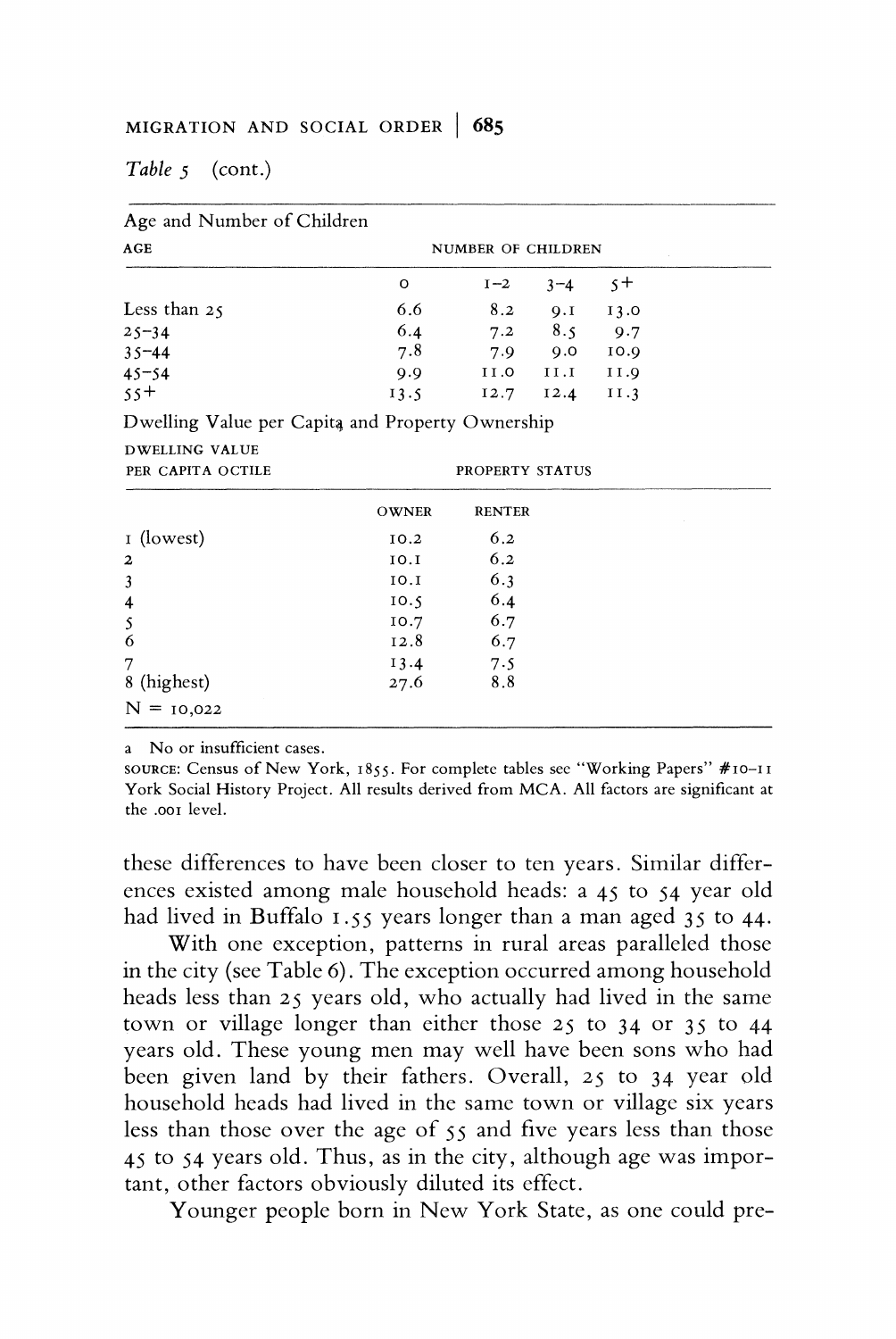## **686** / KATZ, DOUCET, STERN

|                 | <b>YEARS</b><br><b>RESIDENT</b> | N            |                    | <b>ETA</b><br>(unadj.) | <b>BETA</b><br>(ad <sub>i</sub> .) |
|-----------------|---------------------------------|--------------|--------------------|------------------------|------------------------------------|
| Mean            | 13.8                            |              |                    |                        |                                    |
| <b>Sex</b>      |                                 |              |                    |                        |                                    |
| Male            | 13.7                            | 1,119        | Sex                | .04                    | .06                                |
| Female          | 10.2                            | 39           | Birthplace         | .43                    | .35                                |
| Birthplace      |                                 |              | Land               | .34                    | .20                                |
| New England     | 17.2                            | 184          | Age                | .28                    | .19                                |
| New York        | 17.2                            | 430          | Occupation         | .29                    | .14                                |
| Middle States   | 20.0                            | 49           | Sig. Main Effects: | 100.                   |                                    |
| South           | 9.9                             | 8            |                    |                        |                                    |
| Old North West  | 11.5                            | $\mathbf I$  | $R^2$ : .299       |                        |                                    |
| Canada          | 8.6                             | 9            |                    |                        |                                    |
| England         | 9.6                             | 44           |                    |                        |                                    |
| Ireland         | 9.7                             | 40           |                    |                        |                                    |
| Scotland        | 7.4                             | 6            |                    |                        |                                    |
| Germany         | 8.4                             | 330          |                    |                        |                                    |
| West Europe     | 12.0                            | 54           |                    |                        |                                    |
| East Europe     | 22.2                            | $\mathbf{2}$ |                    |                        |                                    |
| Other           | 9.4                             | $\mathbf I$  |                    |                        |                                    |
| Land            |                                 |              |                    |                        |                                    |
| Non-land-owning | 9.9                             | 329          |                    |                        |                                    |
| Land-owning     | 12.3                            | 829          |                    |                        |                                    |
| Age             |                                 |              |                    |                        |                                    |
| Less than $25$  | 12.6                            | 45           |                    |                        |                                    |
| $25 - 34$       | 11.4                            | 326          |                    |                        |                                    |
| $35 - 44$       | 12.5                            | 322          |                    |                        |                                    |
| $45 - 54$       | 15.9                            | 233          |                    |                        |                                    |
| $55+$           | 17.2                            | 232          |                    |                        |                                    |
| Occupation      |                                 |              |                    |                        |                                    |
| Prof. prop.     | 10.3                            | 34           |                    |                        |                                    |
| White collar    | 9.4                             | 30           |                    |                        |                                    |
| Skilled         | 12.5                            | 152          |                    |                        |                                    |
| Semiskilled     | 8.7                             | 13           |                    |                        |                                    |
| Unskilled       | 11.4                            | 133          |                    |                        |                                    |
| Unclassified    | 15.5                            | 57           |                    |                        |                                    |
| Farmer          | 14.8                            | 739          |                    |                        |                                    |
| N               |                                 | 1,158        |                    |                        |                                    |

*Table* 6 Average Number of Years Resident in Same Township or Village: Household Heads, Rural Erie County, New York, 1855.<sup>a</sup> All Factors Constant

a Based on a 10% sample of all household heads.

Dependent Variable = years resident in township or village in which enumerated. **SOURCE:** Census of New York, 1855

dict, had lived longer in the city (Table *5).* The average residence of 18 to 24 year old New York-born males, for example, exceeded the average by 4.4 years and of 16 to 24 year old women by 4.2 years. The New England-born had lived in Buffalo for the second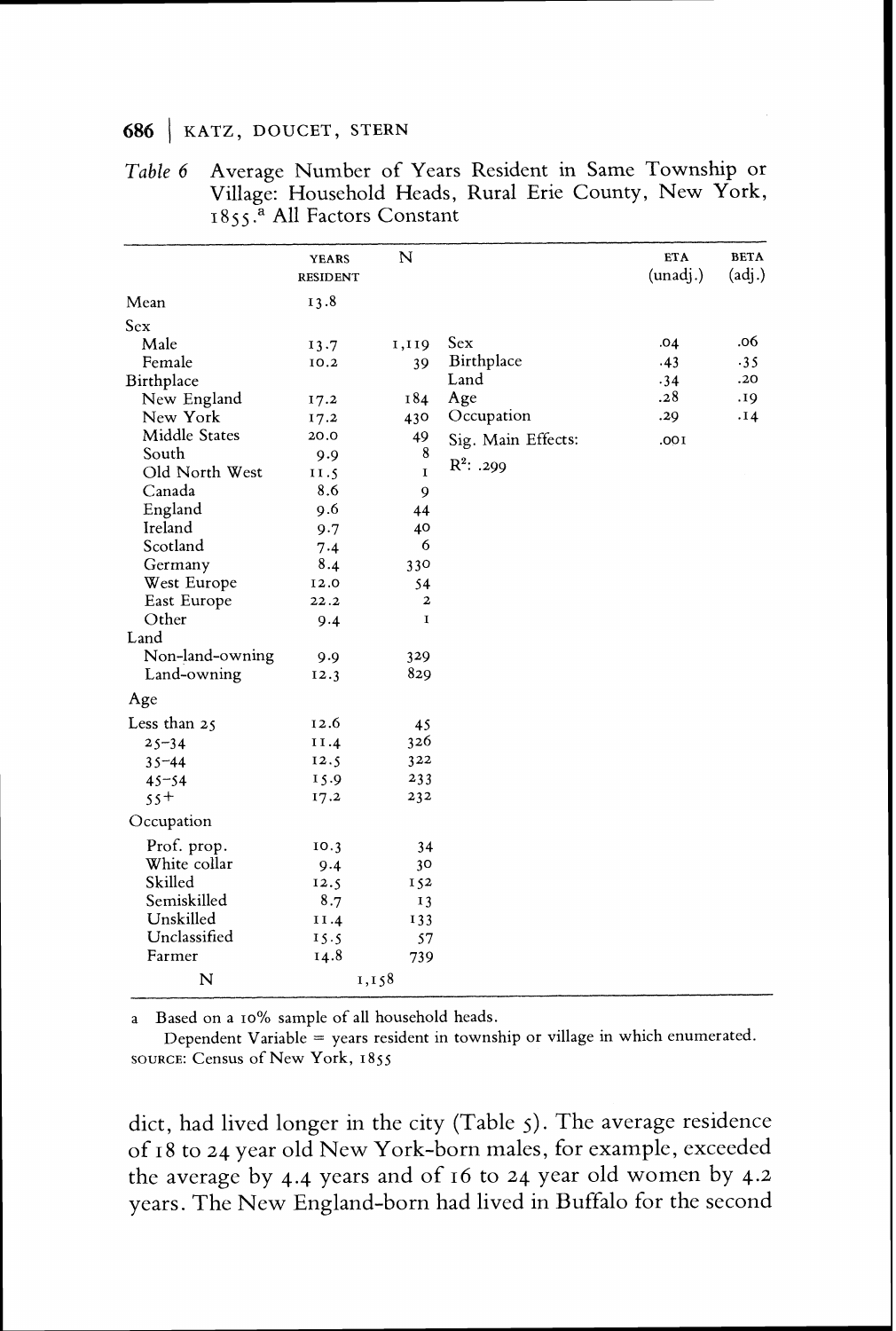#### MIGRATION AND SOCIAL ORDER | 687

longest period but lagged far behind New Yorkers except among men and women at least fifty-five years old, when the averages for the two groups became very nearly equal. These averages mean that a man fifty-five years old or more born in New England had lived in Buffalo about sixteen years, or since 1839. Those 25 to 54 years old had been there about twelve years or since 1843. Essentially, these figures point to a heavy migration into Buffalo from the mid-1830s through the mid-1840s of New Englandborn adults.

The average length of residence of the two major foreignborn groups, Irish and Germans, reflected the recency of their migration to America. Among all 25 to 54 year old employed males, for instance, the Irish born had been in Buffalo 2.0 and the Germans 3.5 years less than the New England born. For women of the same age the discrepancy between New England and Irish and German born was 4.0 and 4. I years, respectively.

The interaction between birthplace and occupation, it should be noted, does not alter these conclusions. Within each occupational rank New Englanders and New Yorkers had lived in Buffalo substantially longer than Irish and Germans. With the exception of clerks and lower-level white collar workers, the Irish in each occupational rank usually had lived in Buffalo longer than the Germans (Table  $\varsigma$ ).

Similar relations existed between birthplace and length of residence in rural Erie County (Table 6). Among household heads there, New England and New York birth added 3.4 years to average length of residence; English and Irish birth lessened it about equally, 4.3 and 4.1 years, and German birth decreased it by 5.5 years. In other words, on the average a household head born in England or Ireland had been in the same township, town, or village within the county about eight years less, and a German about nine years less, than one born in New England or New York.

Within the city, sex did not alter length of residence among the population as a whole  $(Table 5)$ . However, female household heads had lived in Buffalo 3.9 years longer than males, roughly 12 compared to 8 years.13 Did their prolonged residence reflect choice, a secure economic position, or were they trapped and

<sup>13</sup> Michael B. Katz and Michael Doucet, "The Determinants of Lcngth of Residence in Buffalo, N.Y., 1855," York Social History Project Second Report (Toronto, 1976), 62.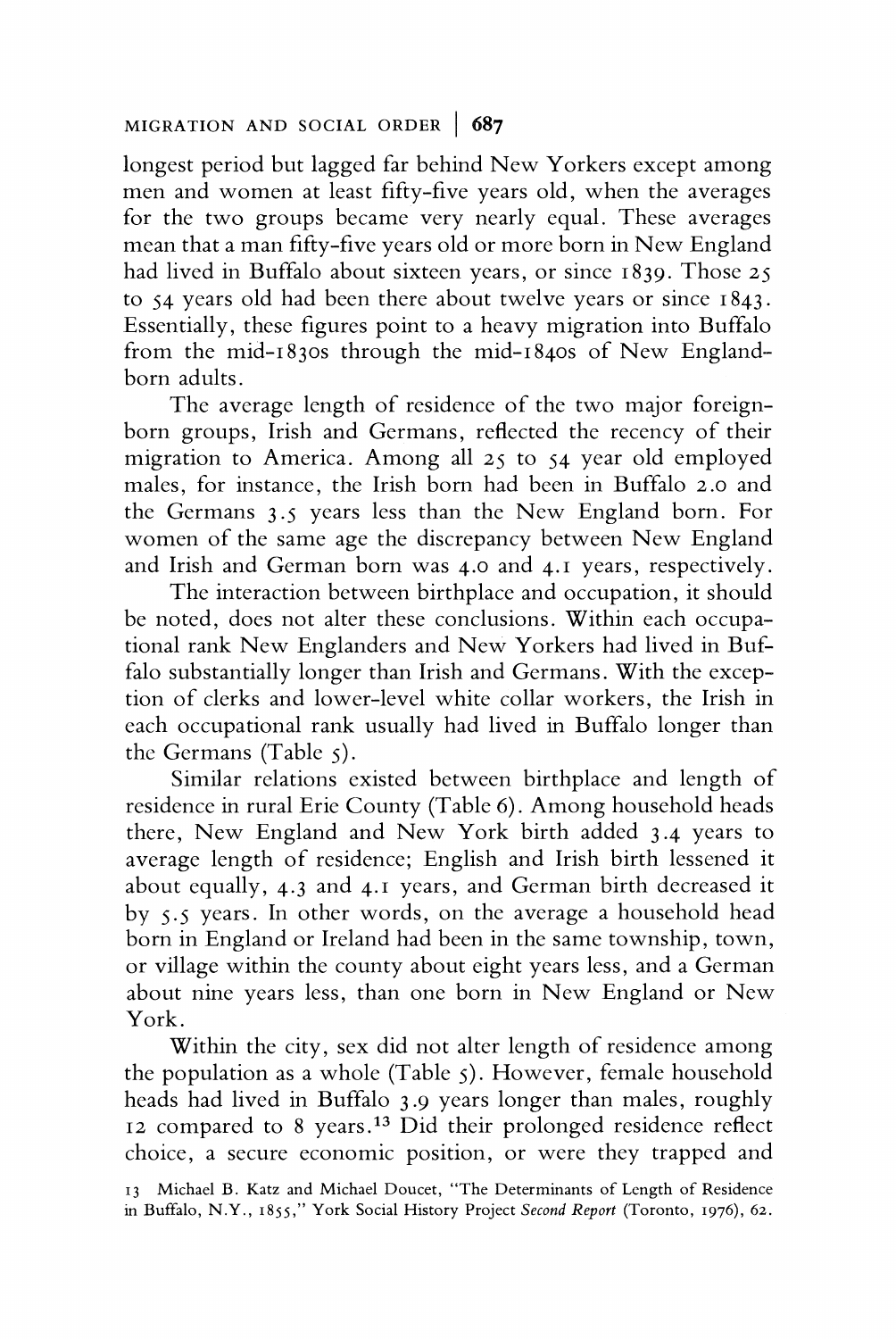### 688 | KATZ, DOUCET, STERN

unable by themselves to move to a more appealing place? We cannot shed very much light at present on this obviously important question. However, in the county the association of sex and length of residence was exactly the reverse of the situation in the city. There, women who headed households had lived in the same town or village 3.5 years less than men (Table 6). Again, we are left with a finding for which we have no ready explanation.

LIFE-CYCLE: HOUSEHOLD AND MARITAL STATUS; NUMBER OF CHIL-DREN Marriage and household-headship by themselves had surprisingly little relation to male length of residence in Buffalo (Table 5). In fact, by itself marriage added almost nothing to the length of time a person had been in the city. By contrast, the men who had lived in the city longest dwelled with their parents. Men 18 to 24 years old living with their parents had been in Buffalo 3.8 and those 25 to 54 years old 5.5 years longer than married men in the same cohorts. Conversely, unmarried boarders had lived in Buffalo for the shortest time, two to four years less than married men of the same age.

Inmates of institutions were especially transient (Table 5). Despite their small numbers, all the results point in the same direction: women age 16 to 24 in institutions had lived in Buffalo 3.4 years less than the average for women of the same age, a gap that increased to 4.3 and 11.9 years among women in the two older cohorts. Similarly, women relatives and boarders had arrived in Buffalo much more recently than either women living with their parents or spouses, or than widows. Among 25 to 54 year old women, for example, relatives had been in the city I .9 and boarders 1.7 years less than wives. It was the headship of a household, we should stress, not simply widowhood, that increased the length of time a woman had dwelled in Buffalo: widowed household heads age 25 to 54 had been in the city 9 years compared to 6 for widowed relatives. Over the age of 55 the average length of residence for the two groups was sixteen and nine years.

As in the case of men, marriage itself had almost no relation to a woman's length of residence in Buffalo. Similarly, employment played virtually no role: hardly any difference existed at any age between those women reporting an occupation and those listing none.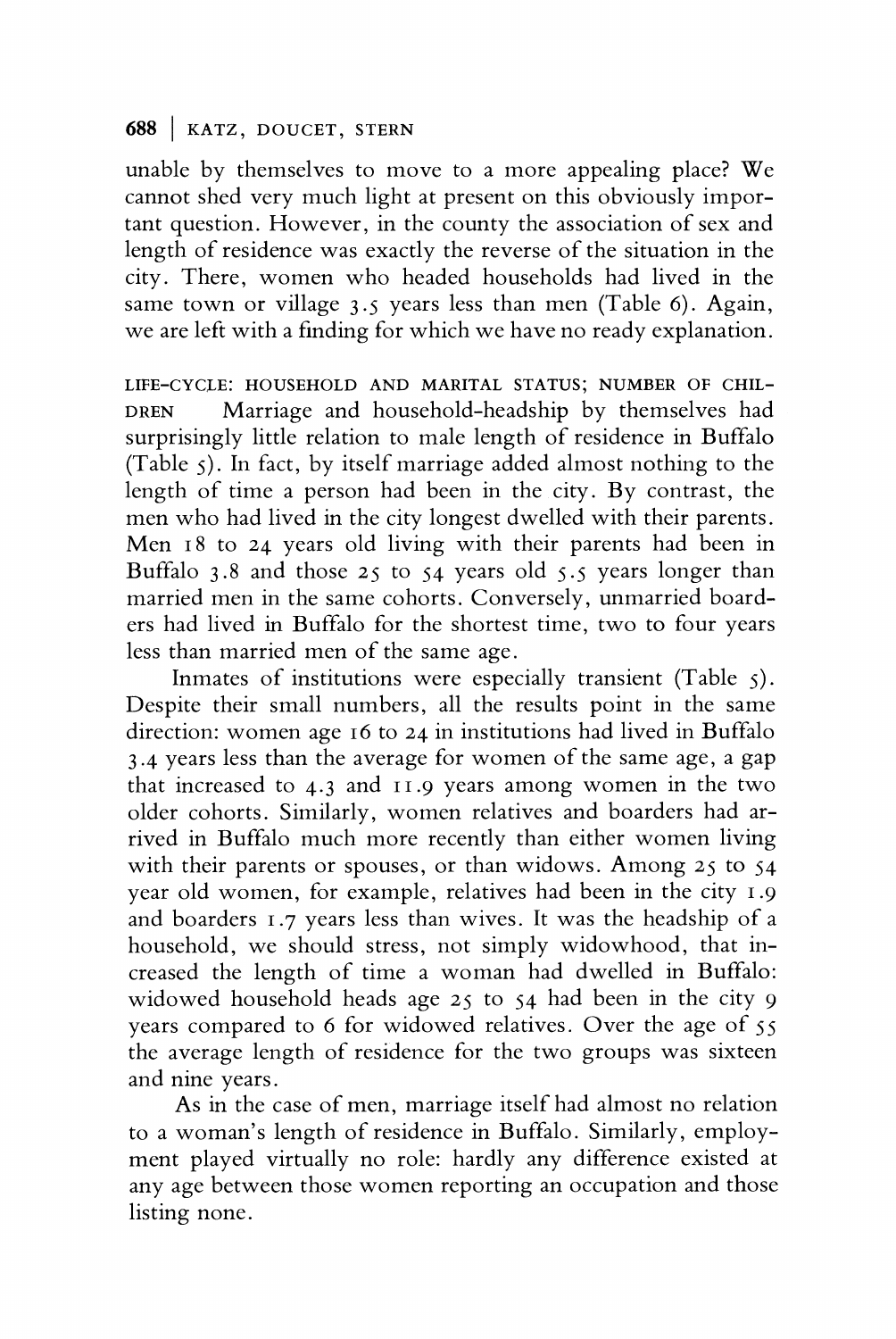#### MIGRATION AND SOCIAL ORDER | 689

By itself, the number of his children had no association with a man's length of residence in the city. However, when combined with age, it became a very significant factor (Table 5). Generally, within each age group a linear relation existed between the number of children living at home and the length of residence in the city. Thus, household heads aged 25 to 34 with no children had lived in Buffalo .8 years less than those with I to 2, 2 years less than those with 3 to 4, and 3.3 years less than those with  $\varsigma$  or more children.

Interestingly, the relation between the number of children and the length of residence became inverse among the oldest household heads; those with the smallest families had been in the city the longest time. However, their family size did not reflect fertility, for their children already had begun to leave home. The range of difference in length of residence, moreover, varied much less with number of children than it did among younger men, which indicates, as one might expect, that family size simply became less important among the elderly. People over the age of fifty-five, as we already observed, did not leave the city very often.

ACHIEVED CHARACTERISTICS: OCCUPATION, ECONOMIC RANK, AND PROPERTY Most students of nineteenth-century cities argue that transiency varied inversely with occupational rank: the unskilled moved most often, professionals and proprietors least. Either the dynamics of population movement differed in Buffalo, or other studies have erred, for we discovered little direct association between occupation and length of residence when we controlled for other factors.14

Men in rank 2 (primarily clerks and other white-collar workers) had been in the city the longest, but only about one-half year more than the average, while men in the highest ranking occupations (mainly merchants, professionals, and other entrepreneurs) had lived there for the shortest period, about one year less than the average (Table *5).* These differences are trivial. They mean that occupation had virtually no independent relationship to length of residence in Buffalo.

<sup>14</sup> The occupational ranking used here consists of five levels: I) the highest, mainly professionals and proprietors; z) clerks, white-collar workers, small proprietors; 3) skilled workers; 4) semiskilled workers; 5) the unskilled, primarily laborers.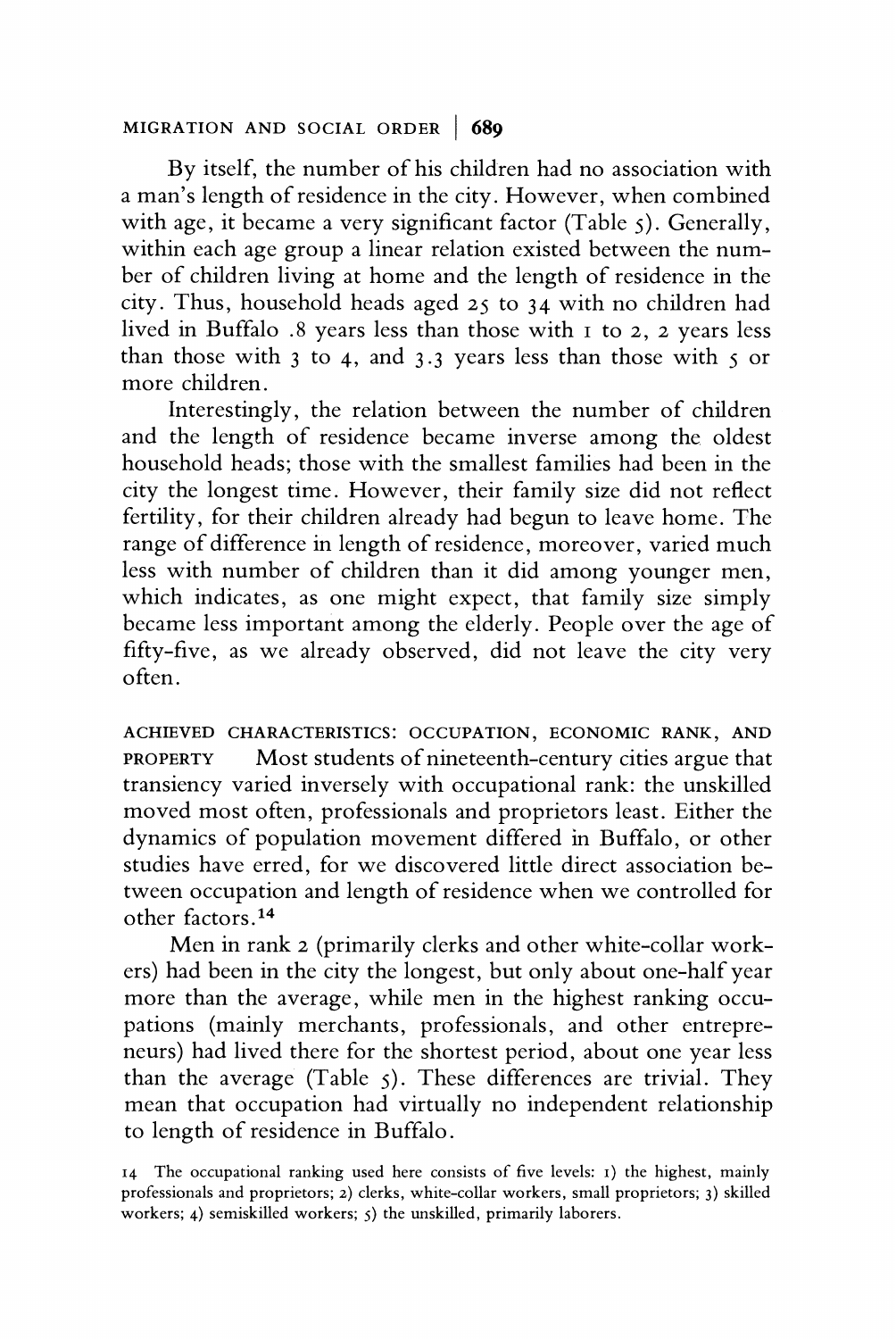### **690** 1 KATZ, DOUCET, STERN

As in the city, occupation exerted surprisingly little independent influence upon length of residence in the county (Table 6). Farmers and gentlemen had lived there longer than others, but among nonfarmers no class-related distinctions existed. Compared to a farmer, a laborer had lived 3.4 years less in the same town or village, a professional or proprietor 4.5, and an artisan 2.4 years.

Why has occupation appeared an important factor in other studies? One reason may be that most have relied upon descriptive statistics. Simple cross-tabulations may indicate that people in higher occupational ranks had persisted more often than those beneath them when, in reality, the distinctions reflected the varied age and ethnic composition of occupational groups. Indeed, when we contrast Hamilton with Buffalo in the next section of this paper we shall observe this effect: cross-sectional analysis reveals a distinction that an analysis that takes interaction effects into account shows to be spurious. For in Hamilton as well as in Buffalo occupation had only a marginal relation to persistence.

In Buffalo, the interaction between occupation and ethnicity significantly affected length of residence (Table  $\varsigma$ ). Within each occupational rank, New England- and New York-born household heads had lived in Buffalo longer than those born in Ireland and Germany. Among household heads, a native New Yorker in rank I had lived in Buffalo 9.I, a New Englander 9.I, an Irishman 8.1, and a German 7.1 years. In rank 3, among the same four groups, the years resident in the city were 12.4, 11.6, 8.6, and 3.8. Even at the bottom of the rank order, among laborers, the same type of difference remained.

Occupation interacted with age as well as with ethnicity (Table *5).* Among 18 to 24 year olds little difference existed between men in different occupational ranks; in the 25 to 54 year old cohort some small distinctions began to emerge; and, considering only men at least fifty-five years old, fairly sharp variations in length of residence became evident. Professionals in that age group-had lived in Buffalo one and one half years more than merchants, two years more than clerks and almost four years more than laborers, whereas patterns among artisans varied with particular trades. Thus, until middle age, men with various occupations rnigrated more or less randomly as both manual and nonmanual workers moved from place to place in search of suc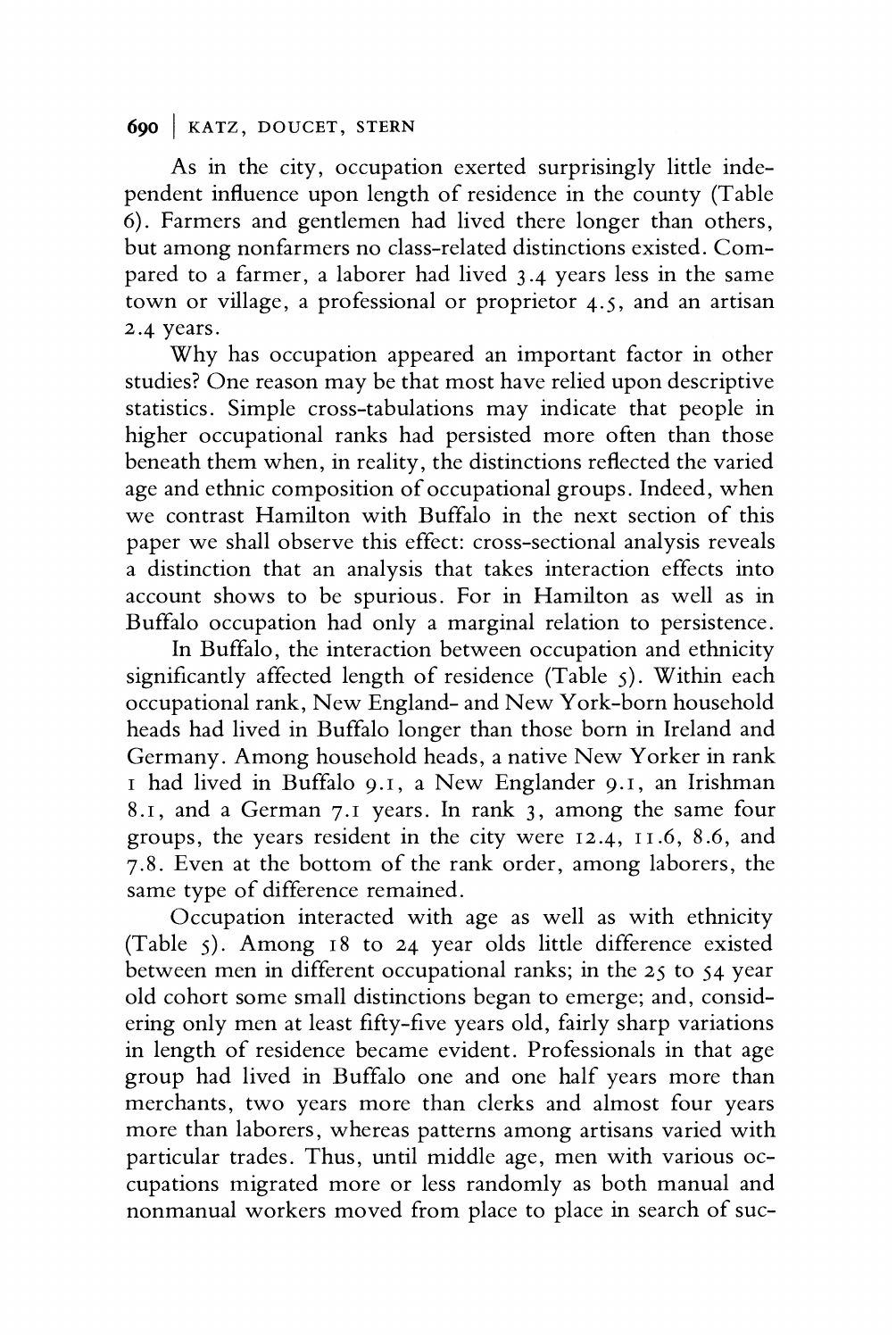cess. Gradually, professionals and entrepreneurs established themselves and settled in one place; unable to do likewise, some artisans and many laborers just kept drifting.

No direct measure of wealth or economic rank appears on the census of  $1855$ . The only economic figure is the value of the dwelling in which each person resided. At first, this appeared an unhelpful statistic until we discovered that problems with its interpretation arose from the presence of more than one family in the same dwelling, each of which had been assigned the total dwelling value. This created a sizeable problem because 24 percent of the dwellings housed more than one family, or, put another way, 46 percent of the families lived in multi-family dwellingsprobably as a result of the city's rapid growth. Further, dwellings often were not divided between families of equal size: houses built for one family were subdivided, sometimes, into a reasonably sized space for a family and a small apartment for one person or a couple. Thus, we determined the most discriminating figure to be the per capita dwelling value of the space occupied by each family, calculated by the following formula:

$$
DV/C = Dwelling Value \times \frac{(No. in Household)}{(No. in Dwelling)}
$$

This figure is analagous to the total assessed value used as a surrogate for economic rank in our work on Hamilton. In fact, the cross-tabulation of per capita dwelling value  $(DV/C)$  with other variables indicates that it serves as well as a rough proxy for economic rank.15

Clear and linear relations existed between economic rank (DVIC) and length of residence in Buffalo. Household heads in the lowest quarter of the rank order had been in the city about eight years compared to ten and eleven years for those in the third and highest quarters. Even though the relations are linear the differences are not very large, which points to the fact that, though significant, the association of economic rank with length of residence remained slight.

Unlike occupation or economic rank, property ownership revealed a very strong relation to length of residence. Employed household heads who rented their homes had been in the city-

<sup>15</sup> In the **MCAs,** DV/C octiles were used as a categorical variable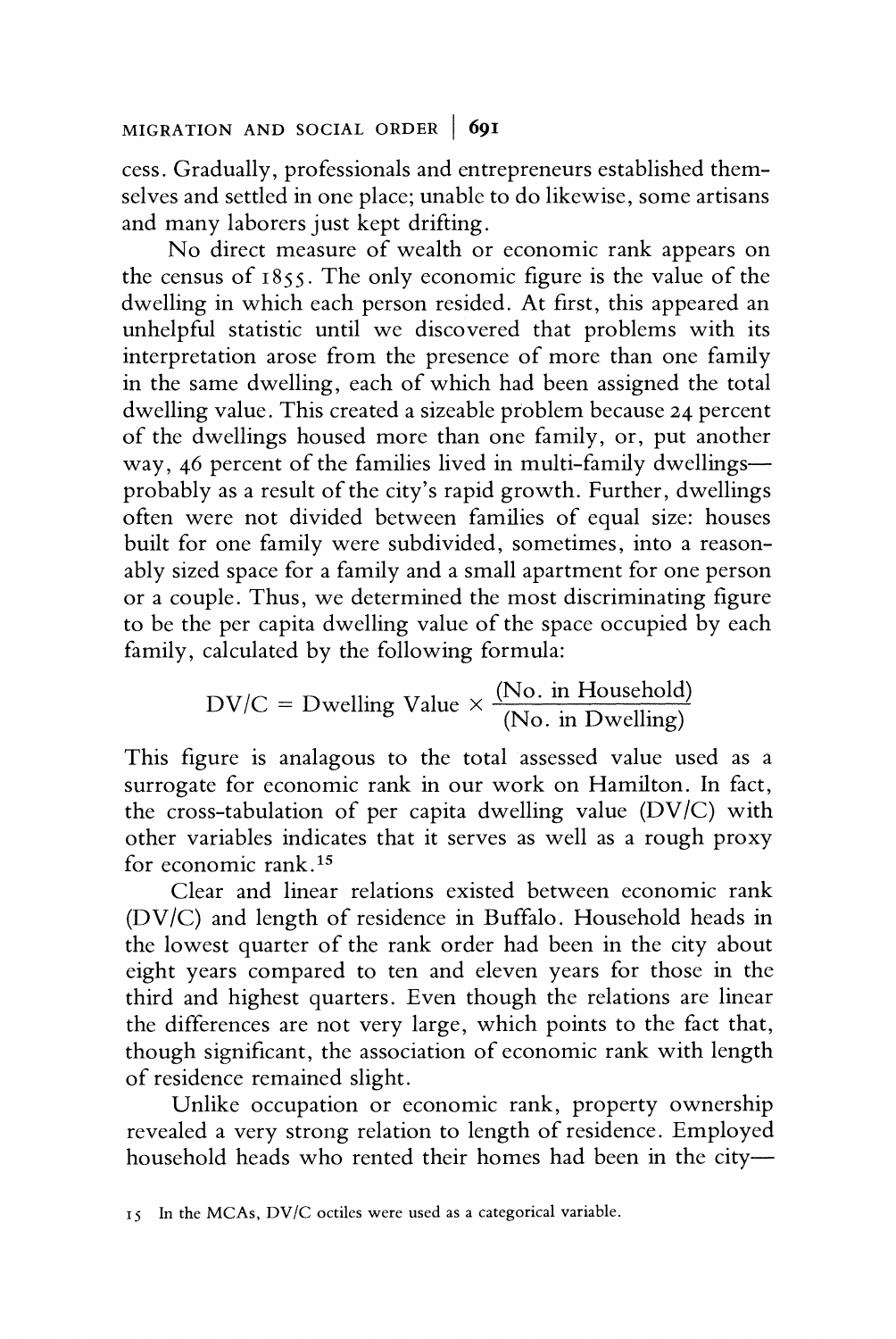all factors held constant-seven years compared to eleven and one half for owners. Among men.18 to *24* the difference in lengh of residence between renters and owners was six compared to nine years; among *25* to *54* year olds it was six to eleven years; and among those *55* years old or over, eleven and sixteen years. Clearly, property ownership had a greater association with persistence than either economic rank or occupation.

The relation between economic rank and property ownership makes the importance of property even more striking. Within each economic rank owners had been in the city substantiallyabout *4* or *5* years-longer than renters (Table *5).* And, controlling for property ownership, economic rank itself had no relation to length of residence, except near the very top of the rank order. However, even the "wealthiest" renters had been in the city for a shorter time than the "poorest" owners.

As in the city, ownership of land formed the most important correlate of length of residence in the country (Table 6). In fact, the actual relation of property ownership to other factors was quite similar in both areas: the difference in length of residence between owners and nonowners was *5 .S* years in the country and 4.4 in the city.

In essence, the household heads most likely to have lived in rural Erie County for the longest period of time were men born in New England or New York, who owned land, farmed, and were older than forty-five. By contrast, a propertyless German laborer of the same age had been there for the fewest years. Clearly, the *accumulation* of differences rather than any one specific factor created the very real distinctions in length of residence among rural household heads. The New Englander, cited above, would have lived there about twenty-two and the German about four years.

The same point can be made for the city: the accumulation of characteristics, rather than any single factor, accounts for the length of time a person had lived in Buffalo. New England or New York birth, combined with a high ranking occupation, middle age, a large family, wealth, and property ownership, together interacted to prolong length of residence. For instance, a man in the highest occupational rank, born in New England or New York, age *45* to *54* years old, with five or more children, who owned his home and was in the top octile on our measure of economic rank, would have lived in Buffalo about thirty-one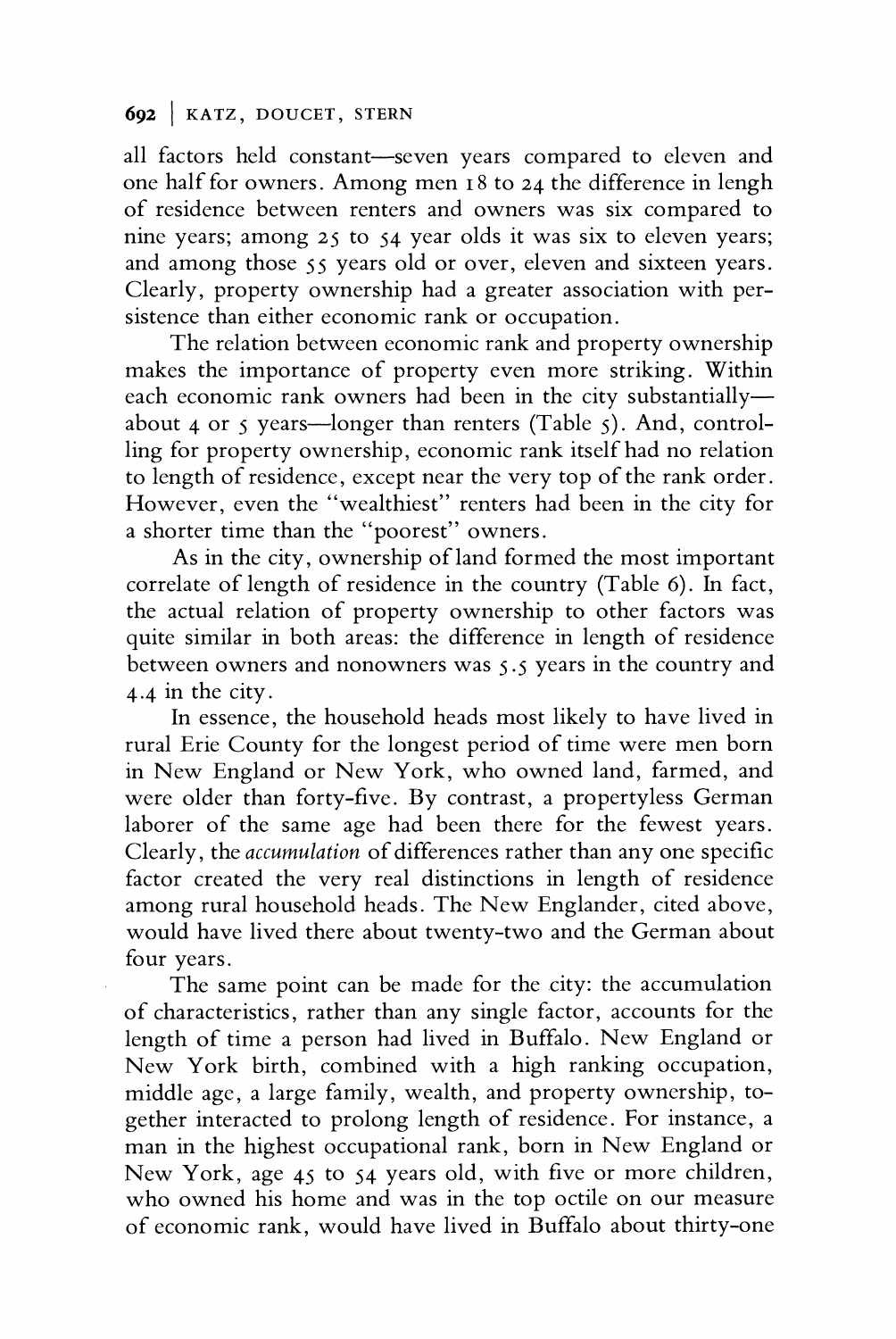### MIGRATION AND SOCIAL ORDER 1 **693**

years in 1855. By contrast, an Irish labourer, also 45 to 54 years old, with one or two children, who rented, and ranked in either the first or second octile, would have dwelled in the city only about eight years. Of course, even the knowledge of individual characteristics does not permit the prediction of length of residence with complete accuracy. For the most part, the analyses on which this article rests-in both city and county-explain between 25 percent and 30 percent of the variance among men, and even less among women, which are reasonably high proportions for nominal data of this sort. There are primarily three ways in which to account for the unexplained variation: unmeasured factors, measurement error, and randomness. Despite factors that we cannot measure-such as individual success within an occupation-and despite, undoubtedly, an unavoidable amount of measurement error, we opt for randomness as the principal culprit. Very simply, in the mid-nineteenth century, all sorts of people were on the move; we have discovered the major trends or patterns within a fluid, mobile society.

BUFFALO AND HAMILTON Did the same forces at work in Buffalo shape the residential experience of people in other nineteenthcentury cities? To answer that question, we compared the characteristics of household heads who had persisted at least ten years in Buffalo and Hamilton, Ontario. Overall, recall, the rate of persistence in Hamilton was roughly 16 percent lower than in Buffalo. The decade for which persistence was measured in Buffalo was  $1845-1855$ , in Hamilton  $1851-1861$ . That difference probably is crucial since the Buffalo measure preceded the 1857 depression, which had a devastating effect upon Hamilton. The Hamilton data, moreover, rest on record-linkage: the joining together of the property assessment and census records from each end of the decade.

Like Buffalo, Hamilton was a lakeport that expanded at an enormous rate during the 1840s. Although a commercial city, Hamilton remained much smaller, about  $18,000$  to 20,000 in  $1855$ compared to 72,000 in Buffalo.16 After its initial growth spurt, Hamilton's population increased much more slowly than Buf-

<sup>16</sup> Since there were no census data for Hamilton in 185j, the population figure for that year represents an estimate. Persistence in Hamilton between 1851 and 1861 is discussed in Katz, People of Hamilton. Currently, we are completing a study of persistence there which both corrects for mortality and compares the  $1851 - 1861$  with the  $1861 - 1871$  rates.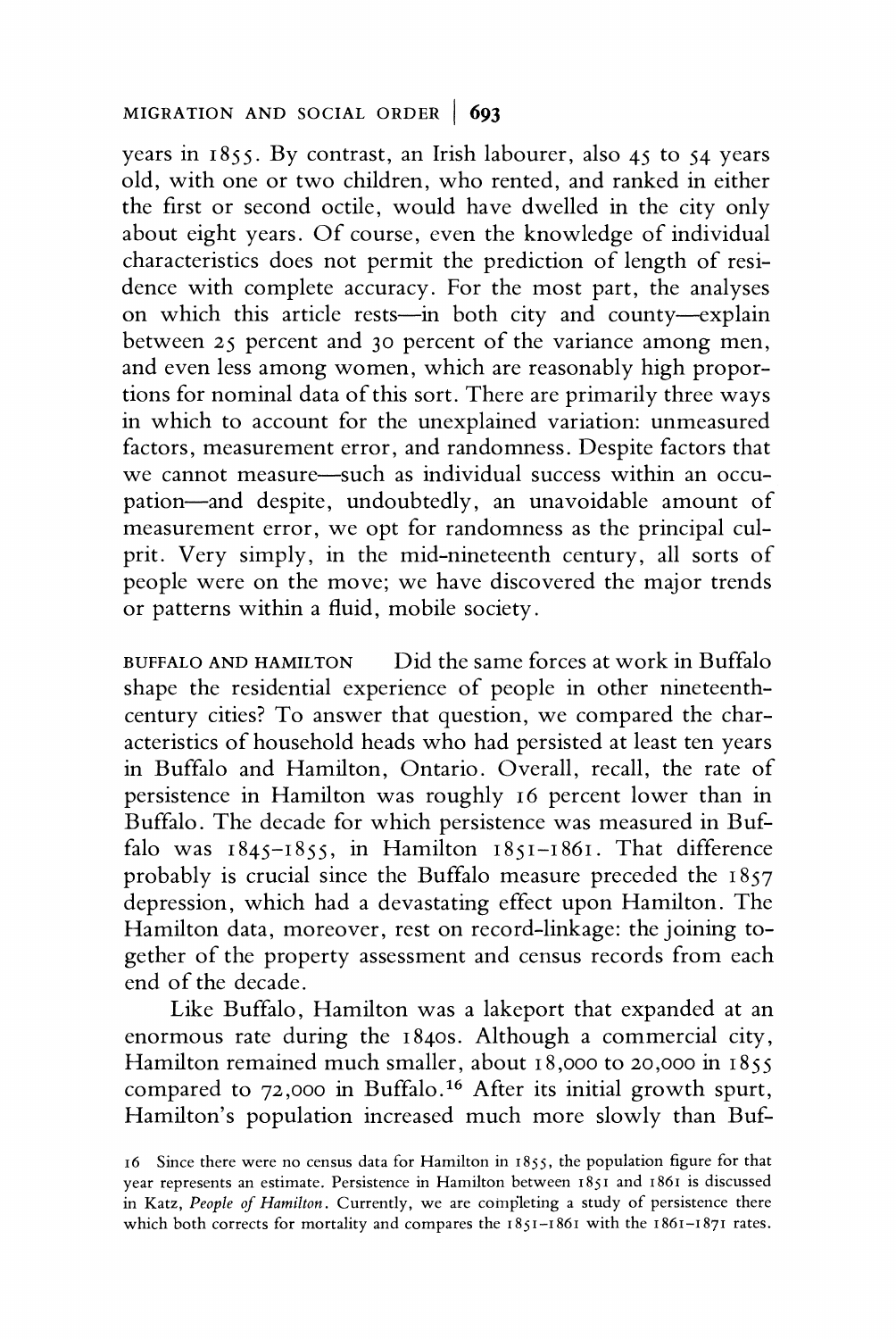### **694** 1 **KATZ,** DOUCET, STERN

falo's and its economy remained less vibrant for many years. Important demographic differences existed between the two cities as well: Hamilton contained very few Germans but relatively larger proportions of English, Scottish, and Irish Protestants.

In each city natives (that is United States or Canadian born) were represented disproportionately heavily among the persisters (see Table 7). A difference, however, existed in the case of Irishborn household heads: they were underrepresented among persisters in Buffalo and very slightly overrepresented in Hamilton. Perhaps the presence of a substantial fraction of relatively wellto-do Irish Protestants in Hamilton comprised the critical factor. (One difference between American and Canadian censuses is that the latter listed religion.)

Household characteristics of the groups in each city paralleled each other: those that had persisted at least ten years more often had servants, boarders, relatives, and large (four or more children) families. And, most of all, they were very much more likely to own property (Table 7).

In each city, men in occupational rank I were overrepresented among persisters; those in rank **3** represented proportionally; and those in the lowest rank underrepresented, although more noticeably in Buffalo than in Hamilton. (Recall that this does not contradict our earlier point about the overall lack of relation between length of residence and occupation. Here we see similar patterns, but they are the result of the interaction of occupation with age, birthplace, and property-ownership.) Buffalo's booming economy may have attracted a relatively large number of unskilled workers during the decade. Finally, the wealthy were overrepresented among persisters in each city, although, again, in Buffalo the poor were underrepresented to a greater extent than in Hamilton, undoubtedly for similar reasons (Table 7).

Similar dynamics shaped persistence in each city. The ownership of property emerged as most important, native birth next, reinforced to some extent by occupation, wealth, and family characteristics, and modified by local conditions.

The ownership of property affected length of residence more than any other factor; conversely, length of residence greatly influenced the likelihood of homeownership. The problem is that the formulation is circular. We need to unravel far more precisely the elusive process of property acquisition, a task at least as difficult as plotting the factors associated with persistence. Unfor-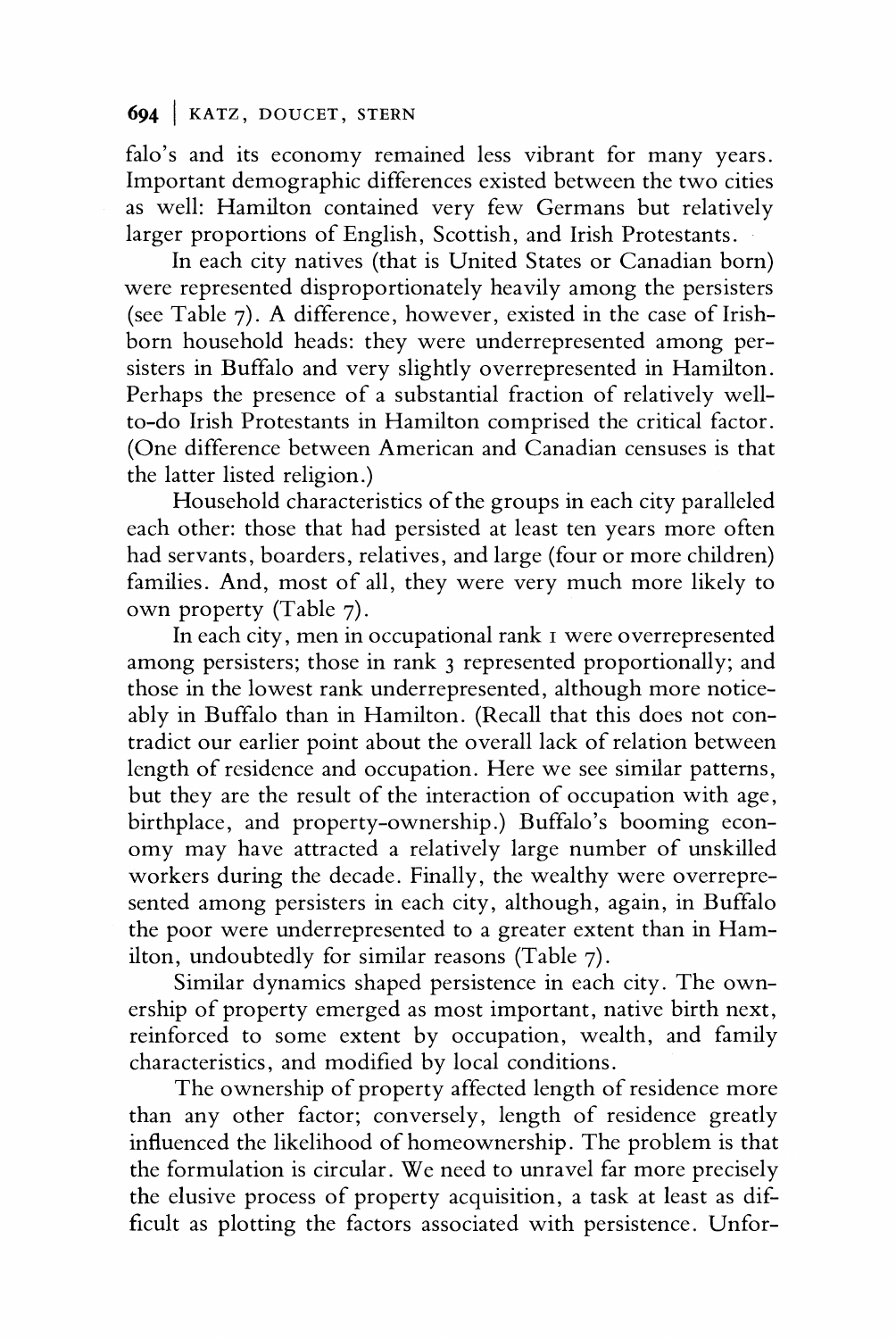#### MIGRATION AND SOCIAL ORDER 1 **695**

| <b>VARIABLE NAMES</b>       | <b>BUFFALO</b> <sup>b</sup> |                 | HAMILTON <sup>c</sup> |                 |
|-----------------------------|-----------------------------|-----------------|-----------------------|-----------------|
|                             | LESS THAN                   | AT LEAST        | <b>LESS THAN</b>      | AT LEAST        |
|                             | <b>IO YEARS</b>             | <b>IO YEARS</b> | <b>IO YEARS</b>       | <b>IO YEARS</b> |
| Birthplaces:                |                             |                 |                       |                 |
| New England                 | 59                          | 180             |                       |                 |
| New York                    | 75                          | 149             |                       |                 |
| Other United States         | 71                          | 154             |                       |                 |
| <b>United States</b>        |                             |                 | 105                   | 92              |
| Canada                      | 84                          | 128             | 90                    | 117             |
| England & Scotland          | 95                          | 106             | 101                   | 98              |
| Ireland                     | II3                         | 75              | 93                    | 112             |
| Germany                     | II4                         | 73              | 139                   | 26              |
| Western Europe              | 75                          | 149             |                       |                 |
| Others                      | 134                         | 44              | 137                   | 30              |
| Household Characteristics:  |                             |                 |                       |                 |
| No servants                 | 106                         | 88              | 104                   | 94              |
| No boarders                 | 101                         | 99              | 101                   | 100             |
| Property ownership          | 71                          | 158             |                       | 154             |
| Four or more children       | 82                          | 136             | 85                    | 127             |
| No relatives                | 103                         | 95              | 101                   | 99              |
| Three or fewer in household | I I 4                       | 74              | 112                   | 77              |
| Single family dwelling      | 88                          | 123             |                       |                 |
| Occupational rank           |                             |                 |                       |                 |
| 1 Professional-             |                             |                 |                       |                 |
| Proprietor                  | 76                          | 150             | 82                    | 133             |
| 2 Other white collar        | 83                          | 132             | 100                   | 99              |
| 3 Skilled                   | 102                         | 96              | 98                    | 103             |
| 4 Semiskilled               | 96                          | 109             | 109                   | 81              |
| 5 Unskilled                 | 121                         | 61              | 107                   | 87              |
| Unclassified<br>6           |                             |                 |                       |                 |
| Farmers                     | 98                          | 102             | 101                   | 101             |
| Wealth:                     |                             |                 |                       |                 |
| Dwelling value $0-25$       | 120                         | 60              |                       |                 |
| Dwelling value 76-100       | 71                          | 154             |                       |                 |
| o-39 percentile             |                             |                 |                       | 89              |
| 80-100 percentile           |                             |                 |                       | 266             |
| $N =$                       | 9,281                       | 4,759           | 2,276                 | 1,237           |

*Table 7*  Comparative Statistics for Persisters and Nonpersisters, Buffalo and Hamilton Household Heads: Index of Representativeness<sup>a</sup>

a % of Household Heads in sub-category/% of all Household Heads in category  $\times$  100

b SOURCE: New York State Census, 1855, Mss.

c SOURCE: Census of Canada I 851 and I 861, Mss. Wealth data from the City of Hamilton Assessment Roll, I 861.

tunately, most of our attempts to explain property ownership account for about the same share of the variance as our forays into length of residence, a proportion much lower than we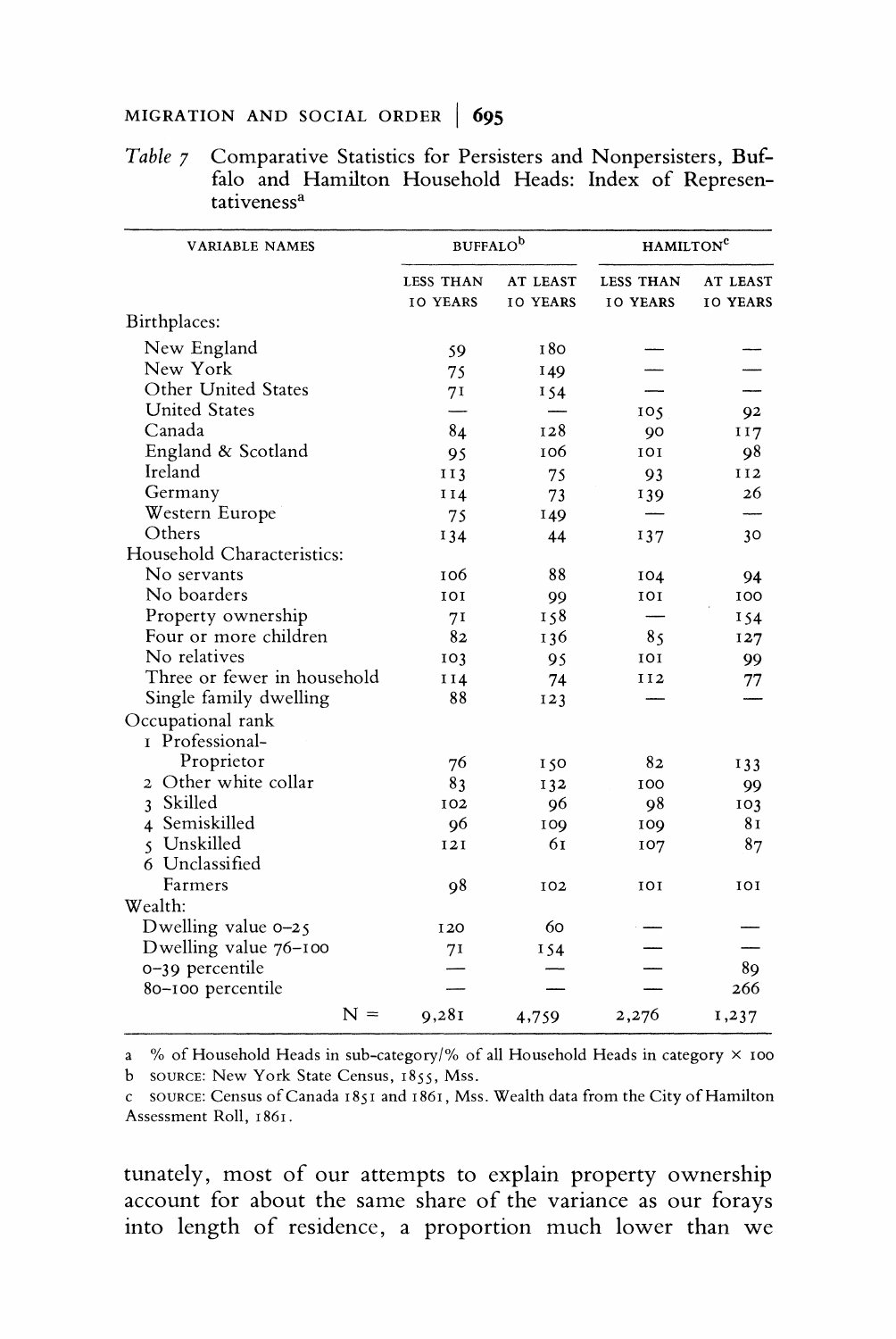### 696 | KATZ, DOUCET, STERN

reached in our studies of other social structural characteristics, notably economic rank and the employment of servants.17

Aside from the probing of property acquisition, the similarities and differences between Hamilton and Buffalo point to another critical task for students of migration, which has been apparent throughout this discussion: namely, the need for a theory of migration that filters fairly general social structural processes through the peculiarities of economic cycles and local circumstances. The dynamics may have been similar, but the context made the difference.

CONCLUSION A number of patterns emerge quite clearly from our analysis:

First, the rate of population persistence during a time period (such as a decade) must not be confused with the average length of residence. Neither, taken alone, expresses the significance of population movement. In Buffalo the short average length of residence did not reflect a population in constant flux, for persistence remained relatively high. Rather, it stemmed from massive, recent in-migration.

Second, the variation in rate of persistence between Hamilton and Buffalo shows how population movement varied directly with economic opportunity.

Third, a number of factors affected length of residence:

(I) Although marriage by itself had little relation with men's length of residence, the number of children and kin in a household did exert a significant, settling effect.

(2) The length of time younger men had lived in the city bore no relation to their occupation. Instead, occupation became more prominent in the case of older men: professionals and proprietors successfully established themselves and settled; laborers and some artisans, unable to find steady work in one place, kept wandering.

**(3)** Although modest, the association of economic rank with length of residence was direct and linear.

(4) Birthplace was related to length of residence in obvious

<sup>17</sup> Other recent efforts by the authors to study these questions include: Michael B. Katz, "The Structure of Inequality Revisited Once More: A Multivariate Analysis of Stratification," and Mark J. Stern, "Homeownership: A Multivariate Analysis," York Social History Project Second Report (Toronto, 1976).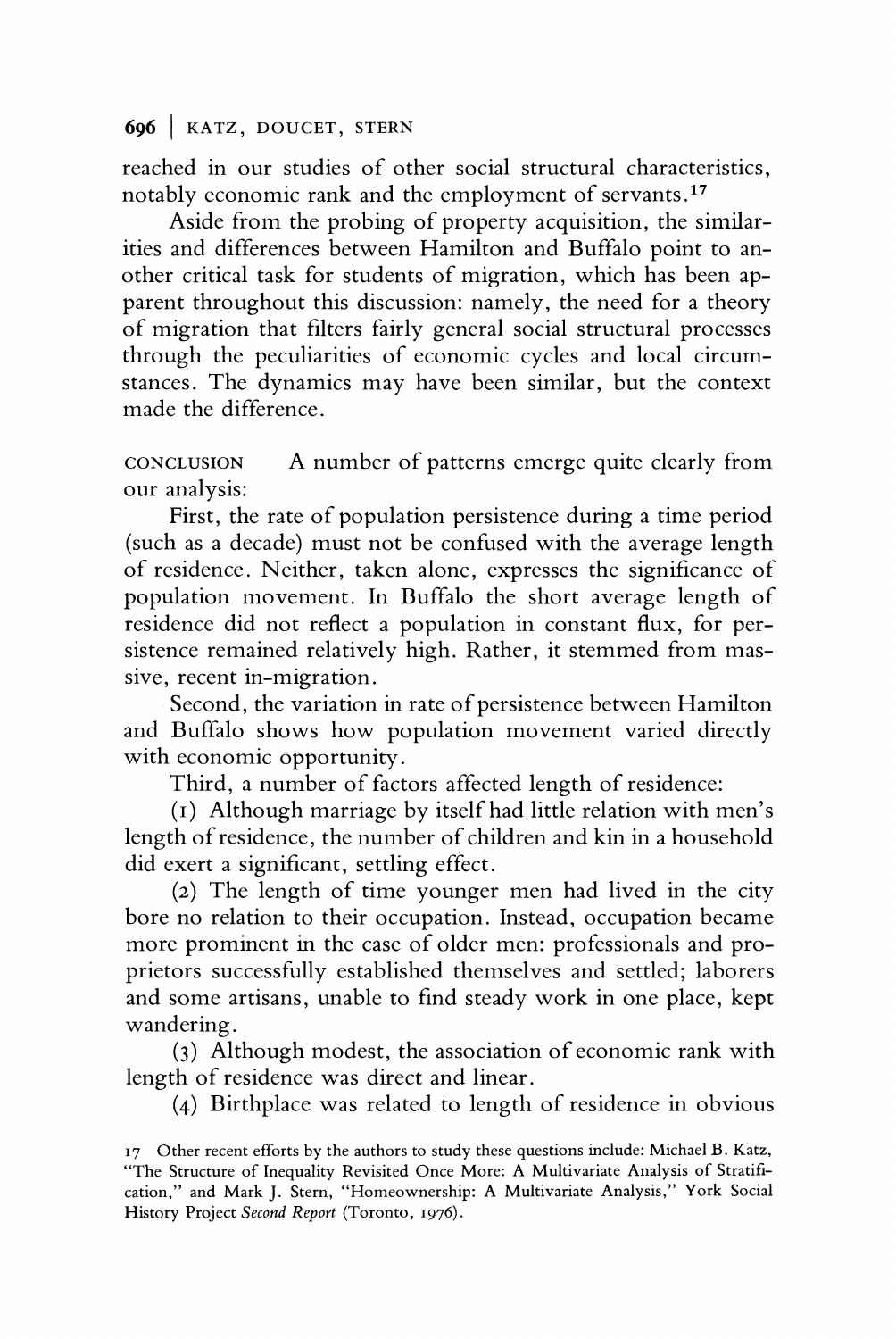ways: through the recency of Irish and German immigration, the effect of birth within New York State, and particular patterns of movement, especially the westward path of New Englanders.

*(5)* Property ownership increased length of residence more than any other factor.

Fourth, the social and demographic structure of length of residence was similar in Buffalo, rural Erie County, and Hamilton. However, the same factors operated with varying degrees of strength in different contexts.

Fifth, the accumulation of a variety of characteristics--birthplace, age, marital status, family size, occupation, wealth, and property ownership-accounted for differences in the length of time that individual people had lived within the city or county. Nonetheless, residential experience remained to a substantial degree the result of chance, the product of countless individual decisions, timing, caprice, and luck.

One moral of this article should be clear: we cannot assume the existence of a relatively uniform rate of population persistence in different towns, cities, and regions. Migration responded to economic opportunity, and the relatively similar rates that historians thus far have uncovered probably reflect the crudity of instruments of measurement rather than a real uniformity in nineteenth-century North America.

Thus, our hypothesis is that rates of population persistence and in-migration varied systematically with patterns of economic development. This proposition is testable with the New York State Census of 1855. A sample drawn from the entire state would permit the calculation of rates for places as varied as New York City and areas that relied primarily on subsistence farming.

What difference-and this is our last major question-would it make to know that rates of population persistence varied systematically from place to place? It matters because the answer has immense significance for the interpretation of community in North America.

Consider the magnitude and nature of population movement as both index and influence. First, as an index: population movement probably reflected the state of the labor market. A high rate of persistence and an influx of unskilled workers revealed, as in Buffalo, exceptionally attractive job opportunities. High rates of out-migration showed just the opposite, and differential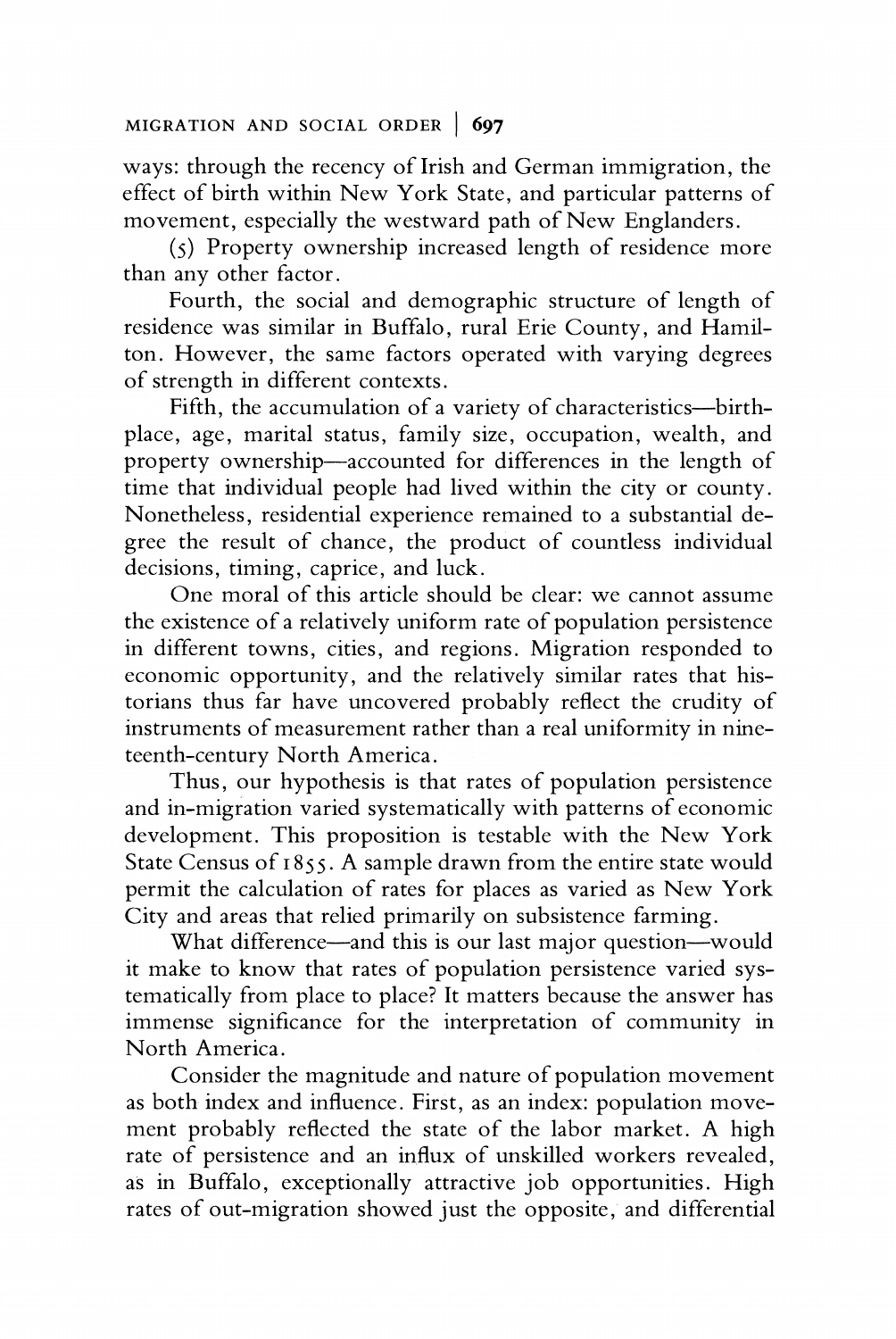rates may have registered quite sensitively variations in opportunity within particular sectors of the economy.

Patterns of residential stability also showed how the life-cycle varied according to social class. In Buffalo we noted that the generally high rate of out-migration among all young men diminished sharply in the case of professionals and proprietors who settled as they succeeded. Out-migration remained substantially higher, however, among unskilled workers, who much less often had the job stability that permitted them to settle.

Thus, migratory patterns reveal one dimension of inequality in nineteenth-century society. The privilege of class was translated into the privilege of stability. Residential stability-like property, a good job, or a reasonable income—became a reward, a tangible benefit spread unevenly among the people. Therefore, within nineteenth-century towns and cities historians might study the rate of population persistence as one component in a complex structure of inequality.

Population movement was more than a reflex of economic opportunity and the distribution of privilege. It also affected community cohesion, local political processes, and the permeability of local society. Consider threc hypothctical situations. In the first, everyone was on the move. The rate of out-migration remained high and relatively undifferentiated by class, age, or ethnicity. In this situation population movement weakened community cohesion and integration. Local politics were chaotic; littlc effective civic action or social development could take place. However, local society could not exclude people very effectively: social organizations and informal groups were wide open to newcomers.

In the second situation out-migration varied by social class. Although working-class people usually did not stay very long within the city, a prosperous and relatively stable group of community leaders existed. Consequently, a small sector of the population sharcd a highly developed sense of community and controlled local politics. Local political decisions reflected the interests of these community leaders, who vigorously promoted the social and economic development of their town or city. Within the town, working-class social groups remained relatively open to newcomcrs, upper-class ones relatively closed.

Clearly, we believe this second pattern characterized nineteenth-century North American cities to varying degrees. Despite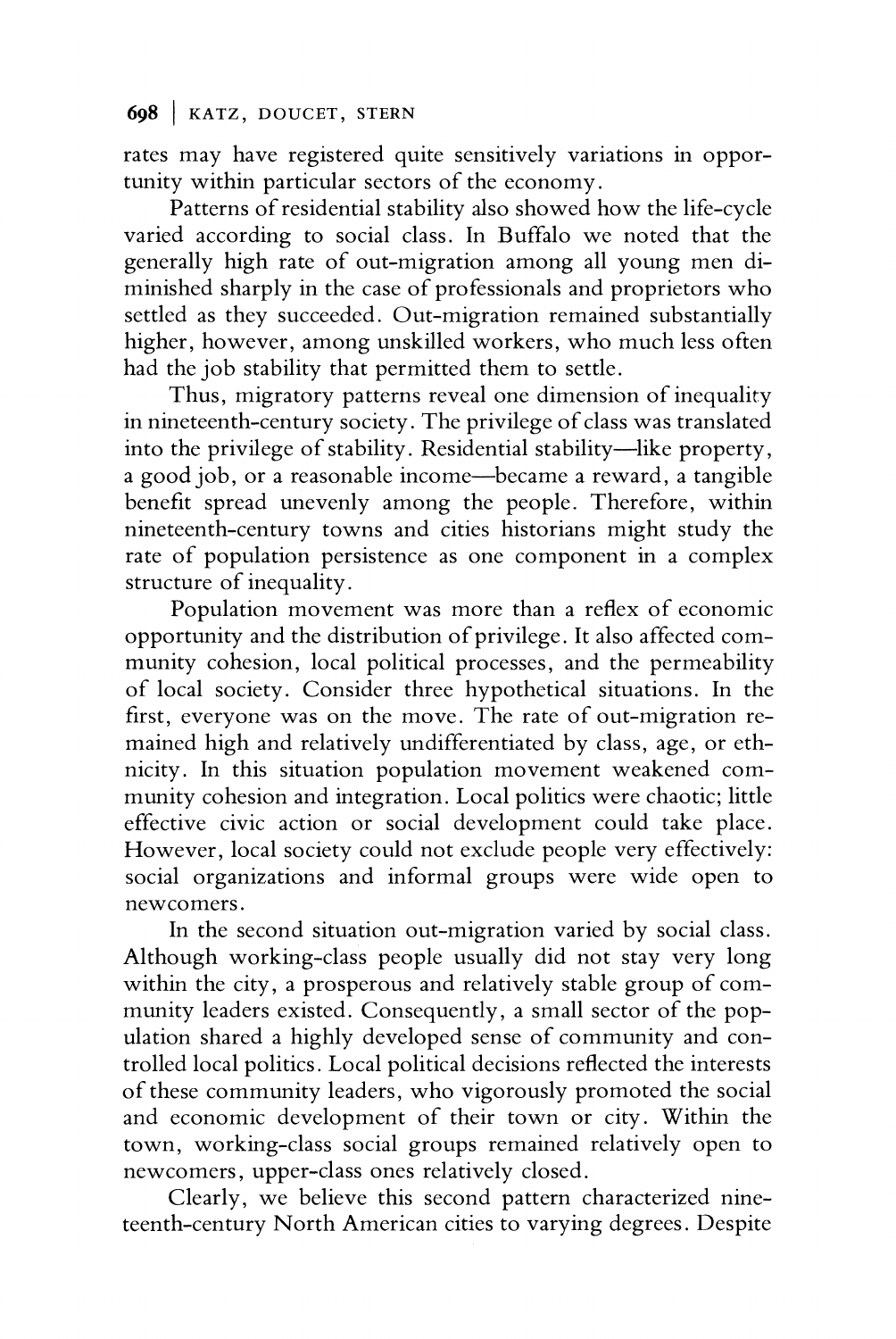its high rate of population turnover, to takc onc example, Hamilton contained a group of prosperous, long-term residents whorelatively unopposed—shaped the development of the city in their own interests.<sup>18</sup> This pattern is the one we should expect during thc development of industrial capitalism. Poorly paid wage laborers formed a reserve army of underemployed floating from city to city in response to the variations in a job markct controlled by a rclativcly stable group of capitalists. The amount of workingclass population movement, in fact, might have reflected the state of capitalist dcvelopmcnt. Variations in ratcs of population movement could reveal not only differences in economic opportunity but the uneven penetration of wage-labor as well.

A third hypothetical situation also exists: namely, a high degree of stability. This should have contributed to a broadly shared sense of community; effective resistence to the political domination of a faction; a reasonably broad sharing of power; and extensive property ownership, creating, along one dimension at any ratc, a more equal society. General stability and widespread property ownership ccrtainly characterized rural Erie County in contrast to Buffalo. However, the stability in the county apparently did not rnark the experience of at least one area in rural Ontario, Peel County, in the same years. There, patterns of migration more closely resembled those in Hamilton.<sup>19</sup> The difference between placcs with varied rates of stability reflected a good deal more than a simple distinction between city and country. If migration affected the nature of local socicty, then we should expect marked differences in thc cohesion and political processes of thcse two rural counties, roughly fifty miles apart.

The magnitude and composition of migration probably also affected the circulation of information and ideas. Pcople were carriers of ncws, innovation, and, sometimes, cultural variety.20

<sup>18</sup> Katz. People of Hamilton, 176-209. See also J. A. Bryce, "Patterns of Profit and Power: Business, Community and Industrialization in a Nineteenth Century Canadian City," unpub. paper (York University, 1977); Michael J. Doucet, "Building the Victorian City: The Process of Land Development in Hamilton, Ontario, 1847-1881," unpub. Ph.D. diss. (University of Toronto, 1977).

<sup>19</sup> Gagan and Mays, in "Historical Demography." For data on another rural area see Ingrid Erikson and John Rogers, "Mobility in an Agrarian Community: Practical and Methodological Considerations," in Kurt Agren, et al. (eds.), Aristocrats, Farmers, Proletarians: Essays in Swedish Demographic History (Uppsala, 1973), 60.

<sup>20</sup> See Allan R. Pred, *Urban Growth and the Circulation of Information: The United States System* of *Cities 1790-1840* (Cambridge, Mass. 1973).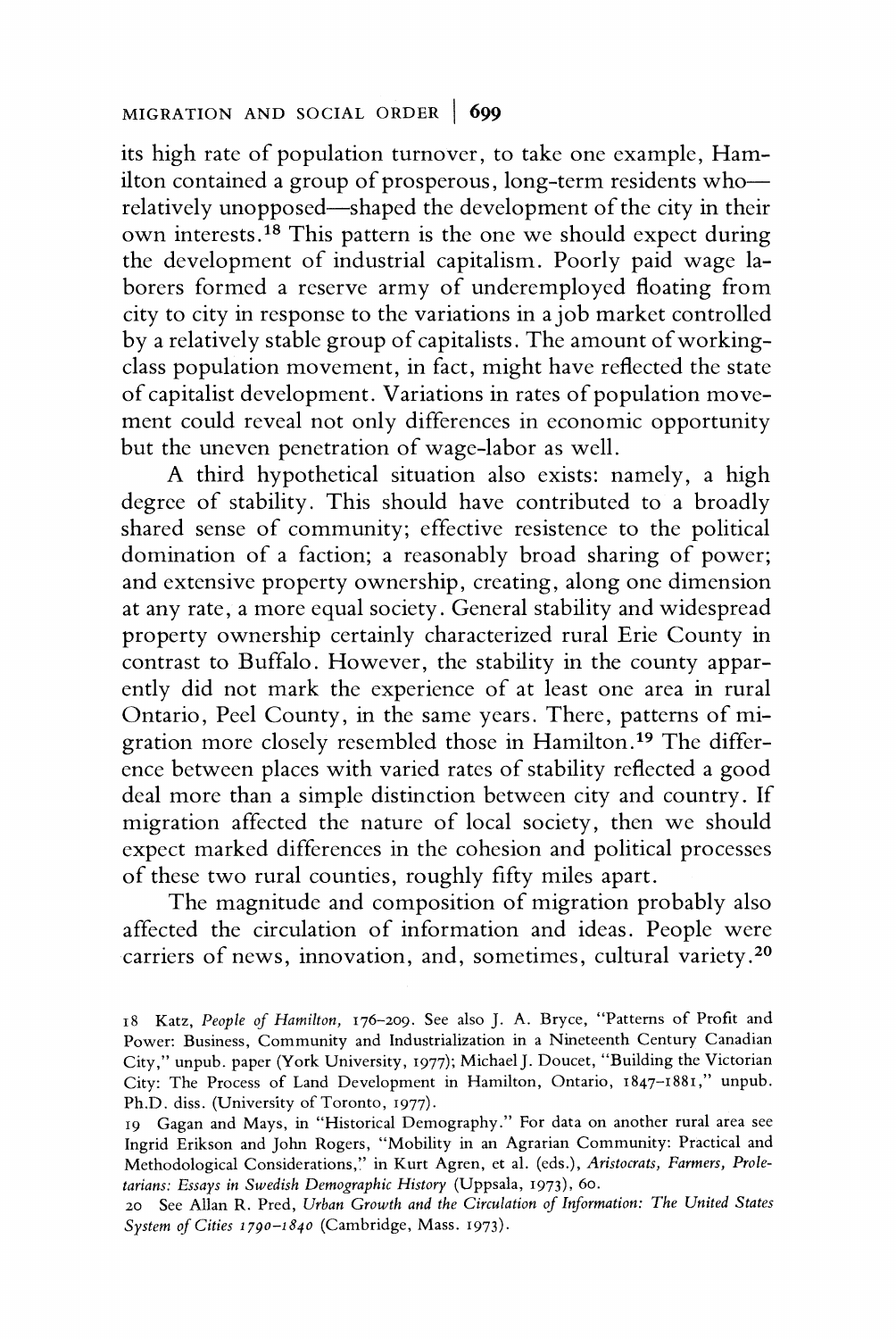Although population turnover weakened communal integration, at the same timc it cnhanccd local vitality and introduced a liveliness and cosmopolitanism into places that otherwise would have remained more isolated and provincial. Perhaps close study of the nature of migration could provide a substructure for cultural as well as social history.

From a slightly different perspective, massive migration gave to the forms of culture-especially artisan culture-a significance different from that which they originally had in Europe, a fact perhaps underestimated by labor historians engaged in making the North American working class fit a British model.<sup>21</sup> Old country *forms* such as societies, riots, festivals, and parades undoubtedly did exist in North America. However, here they never had been based upon the face-to-face relationships that grew out of long acquaintance among the members of a stable community. In North America festivities brought together strangers or, at least, relatively new acquaintances so that mutual participation in the same events or societies did not reflect long-standing friendship but, to the contrary, shared objective characteristics, such as birthplace, religion, or occupation. Although the shell was traditional, the forms of artisan culture contained the kernel of the organizations which germinated into the rationalized, bureaucratic order of the modern world.<sup>22</sup> Combined with high rates of transiency, perhaps on balance artisan traditions facilitated the adaptation of working people to the social relations of industrial capitalism.

Migration surely affected family life and social institutions as well. The effectiveness of local schools, for instance, probably varied directly with the degree of population turnover. Extensive

*22 The rise of a "rational" bureaucratic social structure* in *late-nineteenth century America is dealt with in Robert H. Wiebe, The Search for Order, 1877-1920 (New York, 1967); Samuel P. Hays, The Response to Industrialism I 885-1914 (Chicago, 1957). Gabriel Kolko, Main Currents in Modern American History (New York, 1976), 67-99, points to the immigrant's high rate of transiency and shallowness of cultural ties as key elements in the development of the American working class* 

*<sup>21</sup> For the United States, see Herbert G. Gutman, "Work, Culture, and Society in Industrializing America, 1815-1919*," *American Historical Review*, LXXVIII (1973), 531-*589. For Canada, see Gregory S. Kealey. "The Orange Order in Toronto: Religious Riot*  and the Working Class"; Bryan D. Palmer "Give us the road and we will run it: The *Social and Cultural Matrix of an Emerging Labour Movement," in Gregory* S. *Kealey and Peter Warrian (eds.), Essays in Canadian Working Class History (Toronto, 1976), 13- 34, 106-124.*